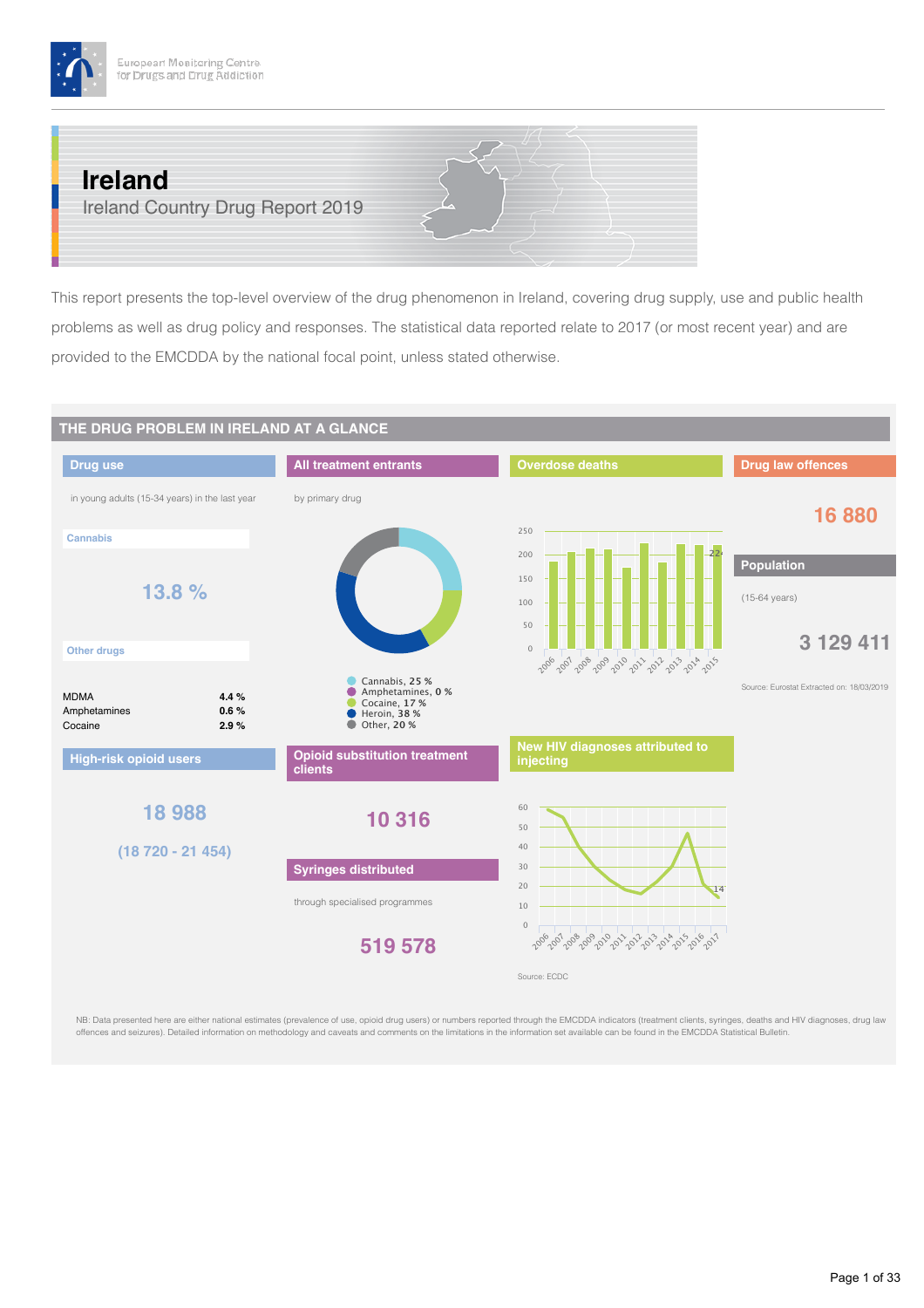## **National drug strategy and coordination**

## **National drug strategy**

Ireland's national drug strategy, 'Reducing harm, supporting recovery: a health-led response to drug and alcohol use in Ireland 2017-2025', was launched in July 2017 and is the third consecutive long-term drug policy and strategy document adopted in the country. This is the first strategy to move towards an integrated approach to illicit drug and alcohol use. The strategy sets out an overarching vision for 'a healthier and safer Ireland, where public health and safety is protected and the harms caused to individuals, families and communities by substance misuse are reduced and every person affected by substance use is empowered to improve their health and wellbeing and quality of life'. The vision is underpinned by five strategic goals that structure the adopted approach: (i) to promote and protect health and well-being; (ii) to minimise the harms caused by the use and misuse of substances and promote rehabilitation and recovery; (iii) to address the harms of drug markets and reduce access to drugs for harmful use; (iv) to support participation of individuals, families and communities; and (v) to develop sound and comprehensive evidence-informed policies and actions. Performance indicators are defined for each goal. The Department of Health has overall responsibility for implementing the strategy, which is supported by a shorter-term action plan (2017-20) that contains 50 actions.

Like other European countries, Ireland evaluates its drug policy and strategy through ongoing indicator monitoring and specific research projects. In 2016, an external assessment of Ireland's National Drugs Strategy (Interim) 2009-16 was completed; it considered the strategy's implementation and generated insights for the development of the current strategy. The new strategy contains a number of performance indicators associated with each goal. More broadly, the strategy aims to operationalise a new performance measurement system by 2020.



NB: Data from 2017. Strategies with a broader focus may include, for example, licit substances and other addictions.

### **National coordination mechanisms**

The Minister for Health has overall responsibility for Ireland's national drug strategy and is supported by a Minister of State with responsibility for Health Promotion and the National Drugs Strategy. The National Oversight Committee includes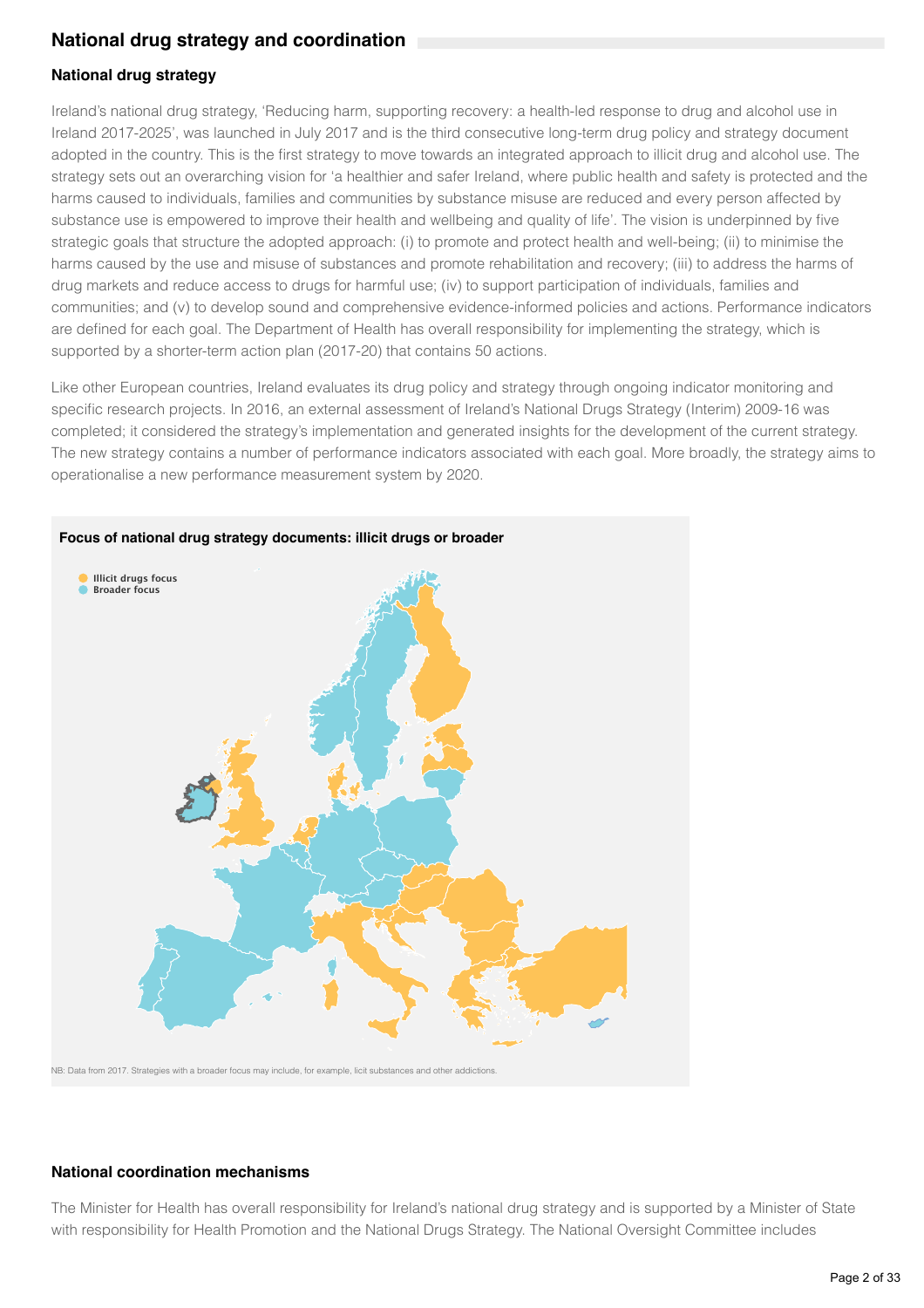representatives from the statutory, community and voluntary sectors and benefits from the expertise of both a clinical and an academic representative. This group meets quarterly and is supported by a standing subcommittee chaired by a senior official at the Department of Health. The subcommittee meets monthly and supports the implementation of the strategy, as well as promoting coordination between national, regional and local levels. The Drugs Policy and Social Inclusion Unit at the Department of Health is responsible for providing objective and informed analysis and advice to the National Oversight Committee. At a sub-national level, local and regional Drug and Alcohol Task Forces are responsible for strategic and operational coordination in the implementation of the strategy. The Health Research Board is Ireland's Reitox national focal point and manages the commissioning of research for the National Oversight Committee. Its Early Warning and Emerging Trends Committee monitors European and national data sources.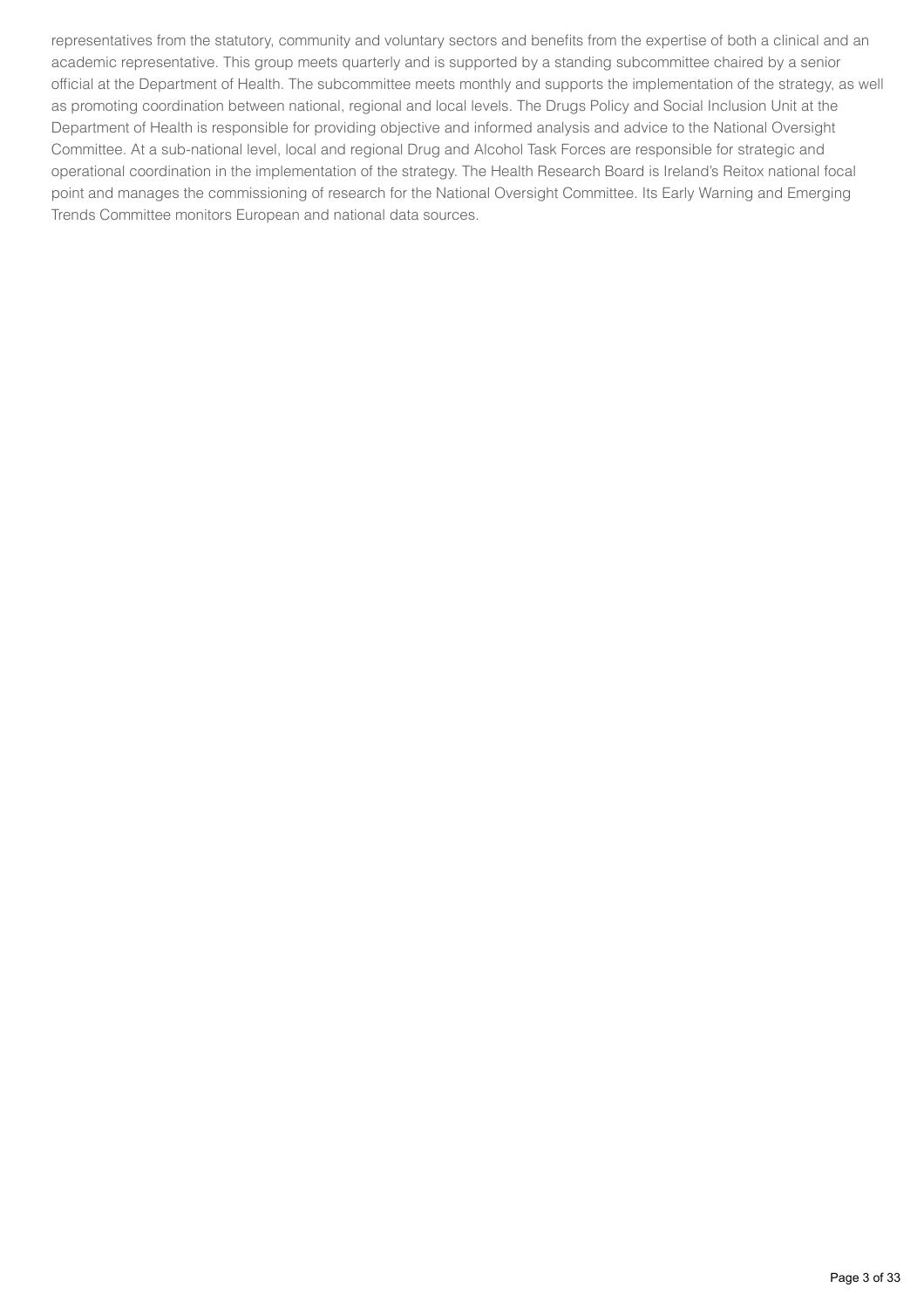## **Public expenditure**

Understanding the costs of drug-related actions is an important aspect of drug policy. Some of the funds allocated by governments for expenditure on tasks related to drugs are identified as such in the budget ('labelled'). Often, however, most drug-related expenditure is not identified ('unlabelled') and must be estimated using modelling approaches.

Estimates of executed labelled expenditures in Ireland are available from 2005. The priorities for drug-related public expenditure are set out in the national drugs strategy. In recent years, the method of estimating drug-related public expenditure has been standardised, and it has become possible to compare levels of labelled drug-related public expenditure over time. In 2015, 2016 and 2017 expenditure stabilised at 0.08 % of gross domestic product (GDP).

In 2017, total drug-related expenditure was approximately EUR 241 million. The drug budget allocated approximately 52 % of spending to health, 32 % to public order and safety, 8 % to recreation, culture and religion, 8 % to social protection initiatives and 0.3 % to education.

### **Public expenditure related to illicit drugs in Ireland**

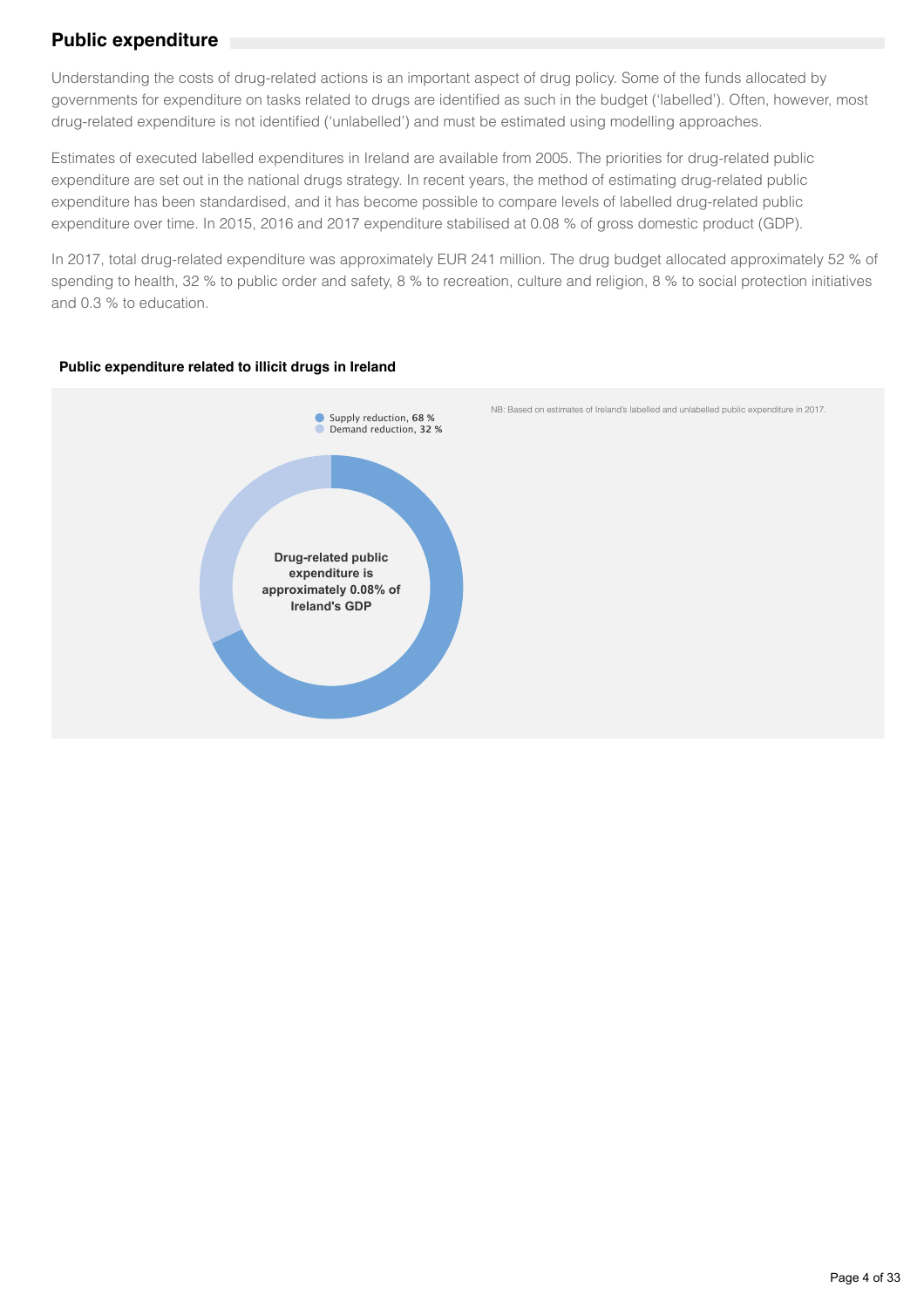## **Drug laws and drug law offences**

### **National drug laws**

Possession of any controlled substance without due authorisation is an offence under the Misuse of Drugs Acts 1977-2017. The drugs controlled under the act are listed in schedules, together with some generic definitions of substance groups. The legislation distinguishes between simple possession (for personal use) and possession for sale or supply.

Penalties for simple possession depend on the type of drug (cannabis or other drugs) and on the penal proceedings, that is, whether a summary conviction (dealt with by a judge) or a conviction on indictment (tried before a judge and jury) is sought. Possession of cannabis or cannabis resin for personal use is punishable by a fine of up to EUR 1 000 or EUR 2 540, depending on whether it is a first or second conviction and on summary or indictment proceedings. However, third and subsequent offences are punishable by a fine and/or up to 1 year in prison for a summary conviction and a fine and/or up to 3 years' imprisonment for conviction on indictment. Simple possession in any other case is punishable by up to 1 year in prison and/or a fine on summary conviction and up to 7 years' imprisonment for conviction on indictment. However, the Criminal Justice (Community Service) Amendment Act 2011 requires courts to consider imposing a community service order instead of a prison sentence in all cases in which up to 12 months' imprisonment might have been deemed appropriate. The Drug Treatment Court, based in Dublin, has been running since 2001 and was reviewed in 2010 and 2013.

With regard to drug trafficking, different penalties can be imposed depending on the prosecution proceedings, the circumstances of the offender and the market value of the drug involved. Possession for sale or supply can attract penalties of up to life imprisonment, with a presumptive mandatory minimum sentence of 10 years for the possession of drugs with a market value of at least EUR 13 000. In 2013, the Law Reform Commission, an independent statutory body established by the Law Reform Commission Act 1975, recommended repeal of this presumptive sentencing regime, but there has been no change to date.

In 2010, in response to the threat posed by new psychoactive substances (NPS), which were sold in so-called 'head shops', statutory instruments were introduced to subject more than 200 individual substances to control under the Misuse of Drugs Act 1977. In addition, the Criminal Justice (Psychoactive Substances) Act 2010 was passed to allow the prohibition of supplyrelated acts involving any harmful NPS, with maximum penalties of 5 years' imprisonment.

In 2015, the Court of Appeal effectively annulled earlier declaration orders banning numerous substances over the last two decades, and the Misuse of Drugs (Amendment) Act 2015 was introduced as emergency legislation to control those substances. Further amendments were made in 2016.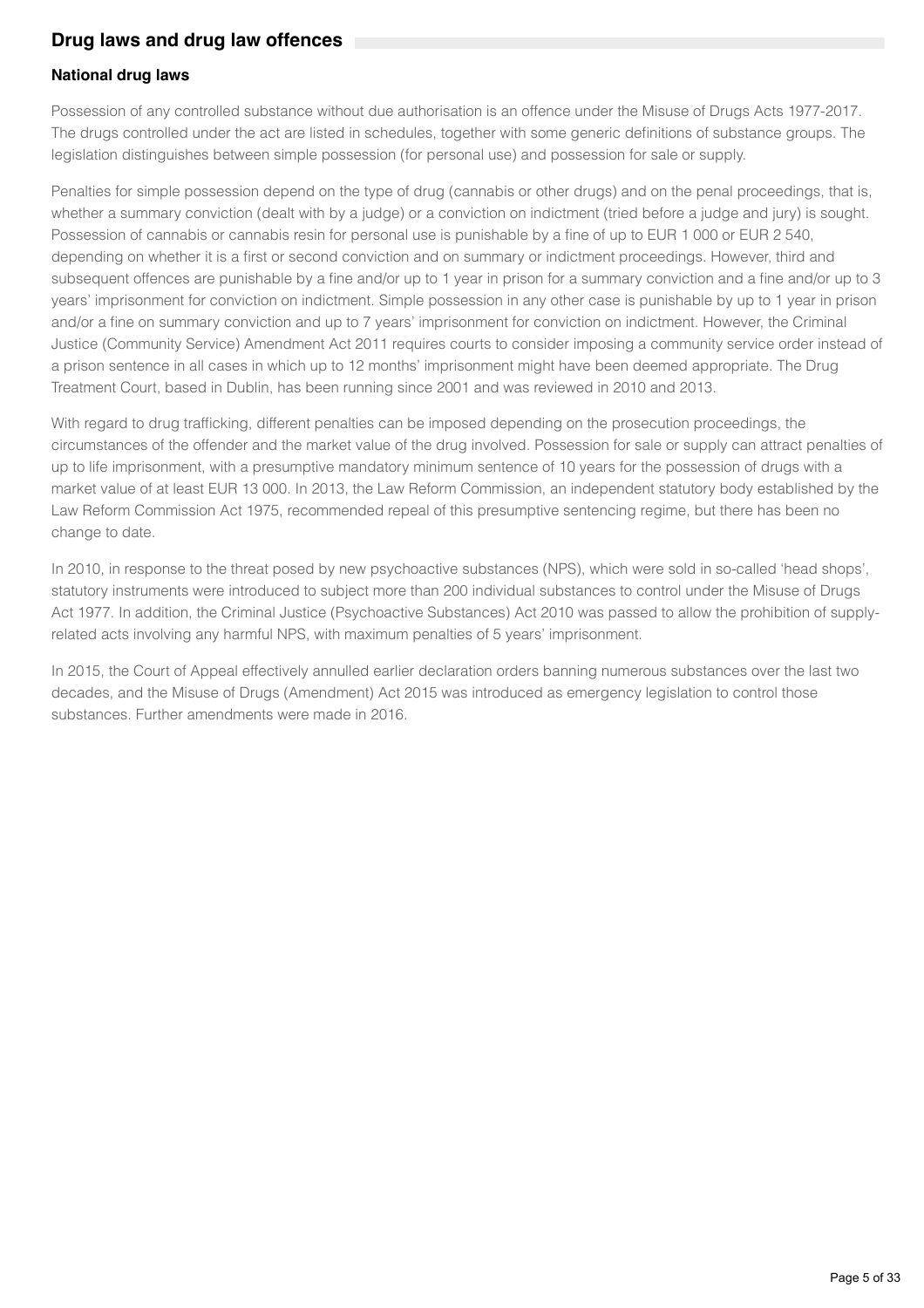

### **Drug law offences**

Drug law offence (DLO) data are the foundation for monitoring drug-related crime and are also a measure of law enforcement activity and drug market dynamics; they may be used to inform policies on the implementation of drug laws and to improve strategies.

Statistical data indicate that the number of DLOs incidents decreased in Ireland between 2008 and 2013 and has remained relatively stable since then. In 2017, the majority of DLO incidents were linked to use/possession.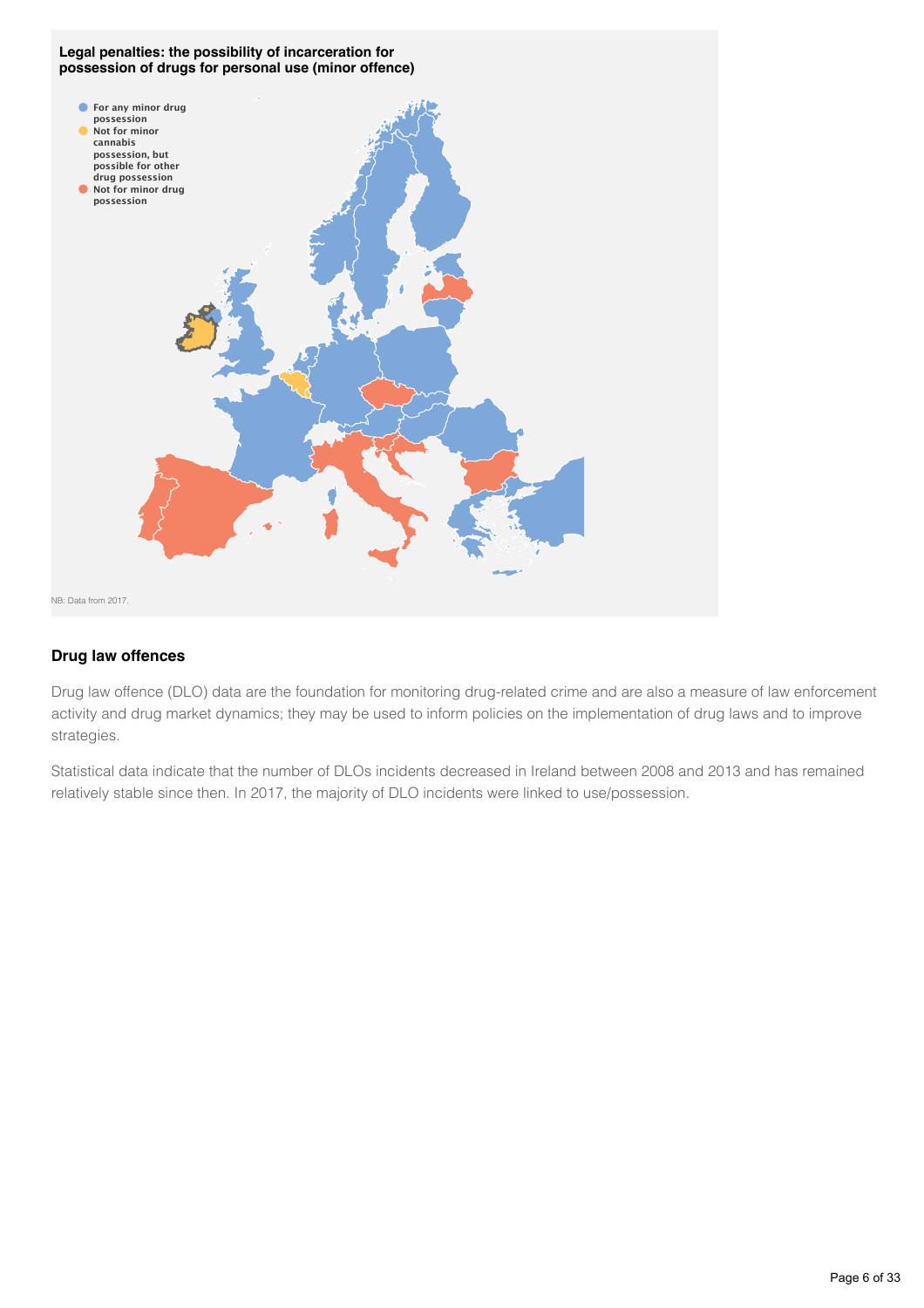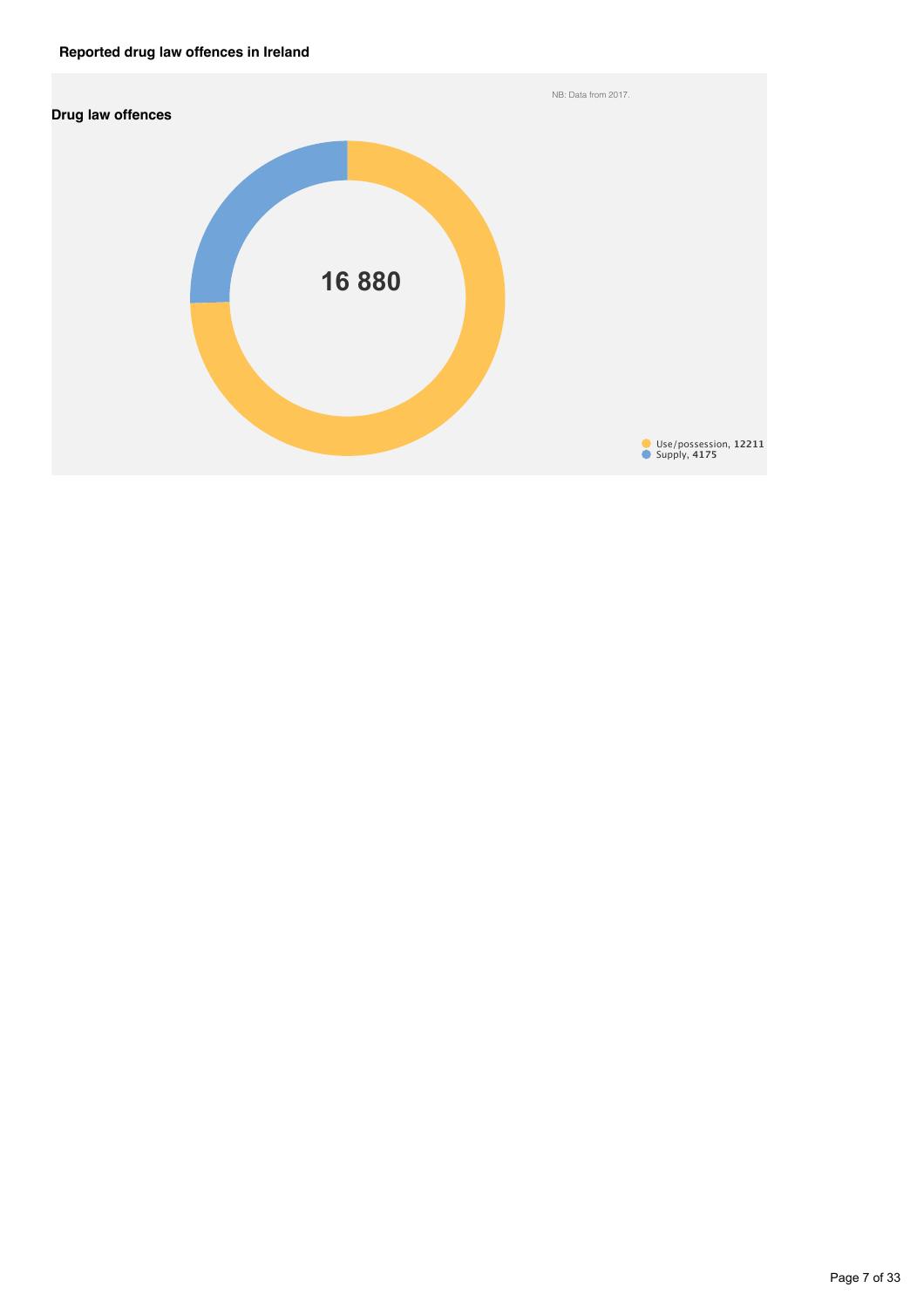## **Drug use**

### **Prevalence and trends**

The available data suggest that drug use has become more common among the adult general population aged 15-64 years in Ireland over recent years. Fewer than 2 in 10 adults reported use of any illicit drug during their lifetime in 2002-03, but this figure increased to approximately 3 in 10 in 2014-15. Similarly, last year and last month prevalence of use of any illicit drug has increased since the 2011 survey. The most recent survey, in 2014-15, suggests that cannabis remains the most commonly used illicit drug, followed by MDMA/ecstasy and cocaine. Illicit drug use is more common among males and younger age groups. Among young adults (aged 15-34 years), the prevalence of last year cannabis use was stable between the 2006-07 and 2010-11 surveys, but it was found to have increased in the most recent study. Reported last year use of MDMA decreased between 2006-07 and 2010-11 but increased substantially in 2014-15; cocaine use has remained stable.

In 2014-15, the reported prevalence of lifetime use of new psychoactive substance (NPS) among the adult general population aged 15-64 years was approximately 4 %. In contrast to trends observed for other illicit substances, data from the 2014-15 study demonstrate that the prevalence of NPS use among the Irish general population has decreased since the 2010-11 survey. Among young adults, last year prevalence decreased from 6.7 % in 2010-11 to 1.6 % in 2014-15.

#### **Estimates of last-year drug use among young adults (15-34 years) in Ireland**

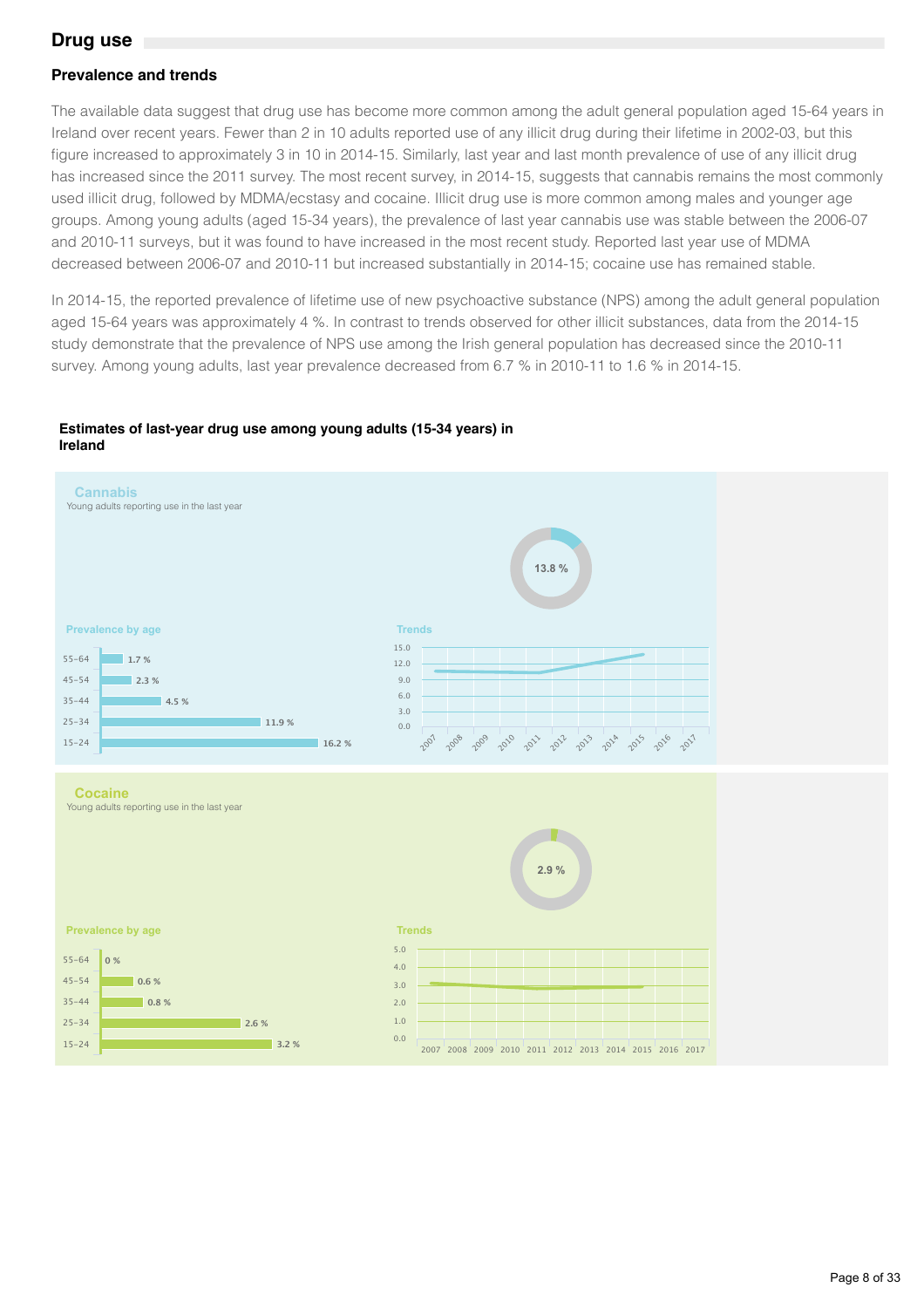

NB: Estimated last-year prevalence of drug use in 2015.

Data on drug use among 15- to 16-year-old students are reported from the 2015 European School Survey Project on Alcohol and Other Drugs (ESPAD). This study has been conducted regularly in Ireland since 1999. For three of the eight key variables studied (lifetime use of cannabis, lifetime use of inhalants and lifetime use of NPS), Irish students reported prevalence rates that were slightly above the ESPAD average (based on data from 35 countries), although the differences were not substantial. Levels of non-prescribed use of tranquillisers or sedatives were below average, while levels of lifetime use of illicit drugs other than cannabis were similar to the overall average. The trend indicates a decrease in lifetime prevalence rates of cannabis between the 2003 and 2007 surveys, with a stabilisation in prevalence rates between 2011 and 2015.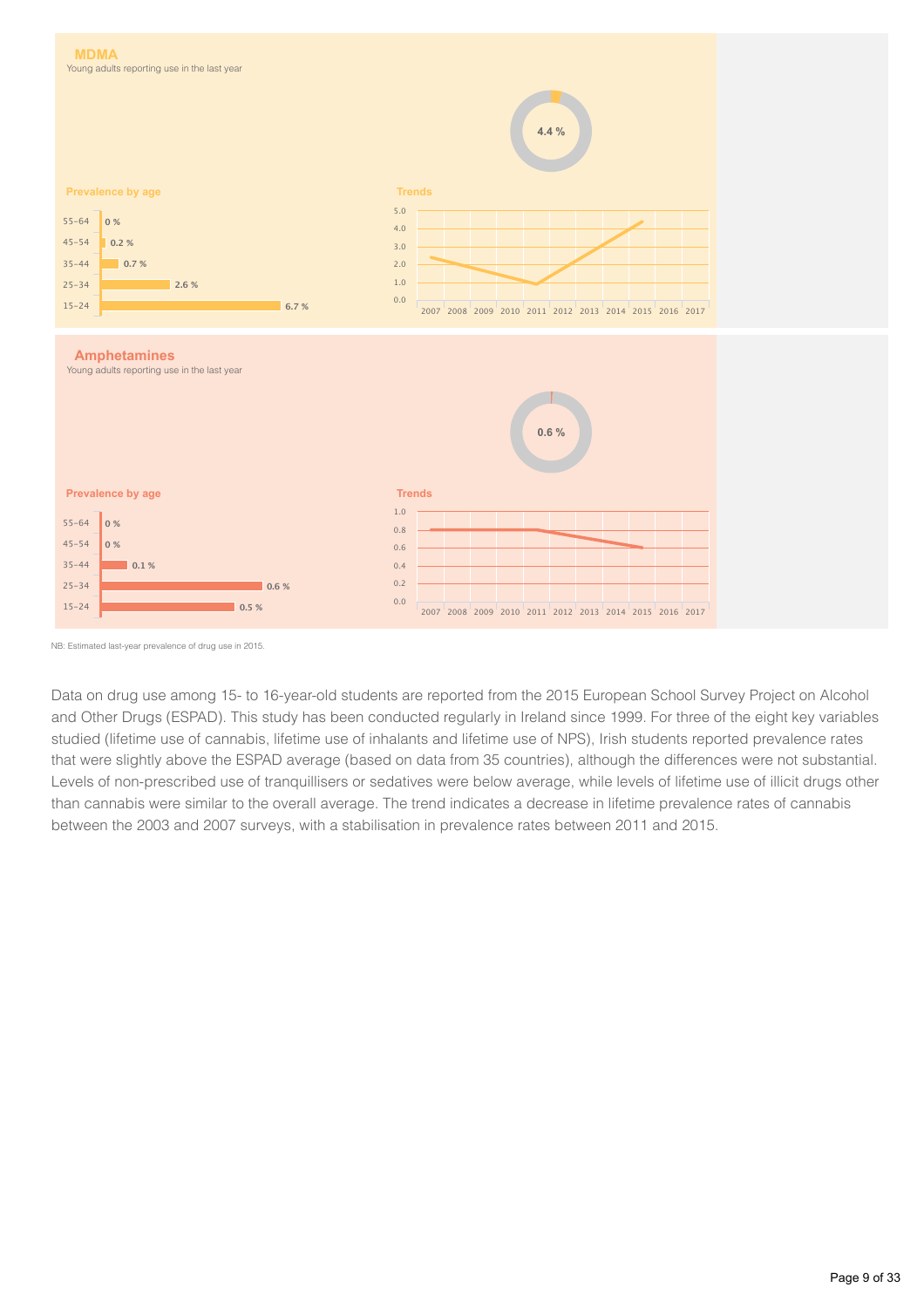



### **High-risk drug use and trends**

Studies reporting estimates of high-risk drug use can help to identify the extent of the more entrenched drug use problems, while data on first-time entrants to specialised drug treatment centres, when considered alongside other indicators, can inform an understanding of the nature of and trends in high-risk drug use.

The estimate of high-risk opioid use in 2014 was based on a four-source capture-recapture method and indicated that there were 19 000 opioid users in Ireland (6.18 per 1 000 population aged 15-64 years), of whom almost two thirds lived in Dublin. In 2014, more than half of opioid users were aged 35 years or older, compared with less than one third in 2006, suggesting that this high-risk population is ageing.

Data from the specialised drug treatment centres indicate that opioids (mainly heroin) remain the most common primary drug among those entering treatment. Between 2006 and 2010, heroin was the main drug reported by first-time entrants, but this was superseded by cannabis in 2011, and this remained the case in 2017. The most notable trend is the continued increase in the number of cases presenting for treatment for problem cocaine use. Numbers of first-time entrants reporting cocaine as their primary drug have been increasing since 2012, reaching the highest level in 10 years in 2017. Both amphetamines and MDMA are rarely reported as the main problem drug by first-time entrants. Approximately one quarter of clients entering treatment are female; however, this proportion varies depending on primary drug and treatment programme.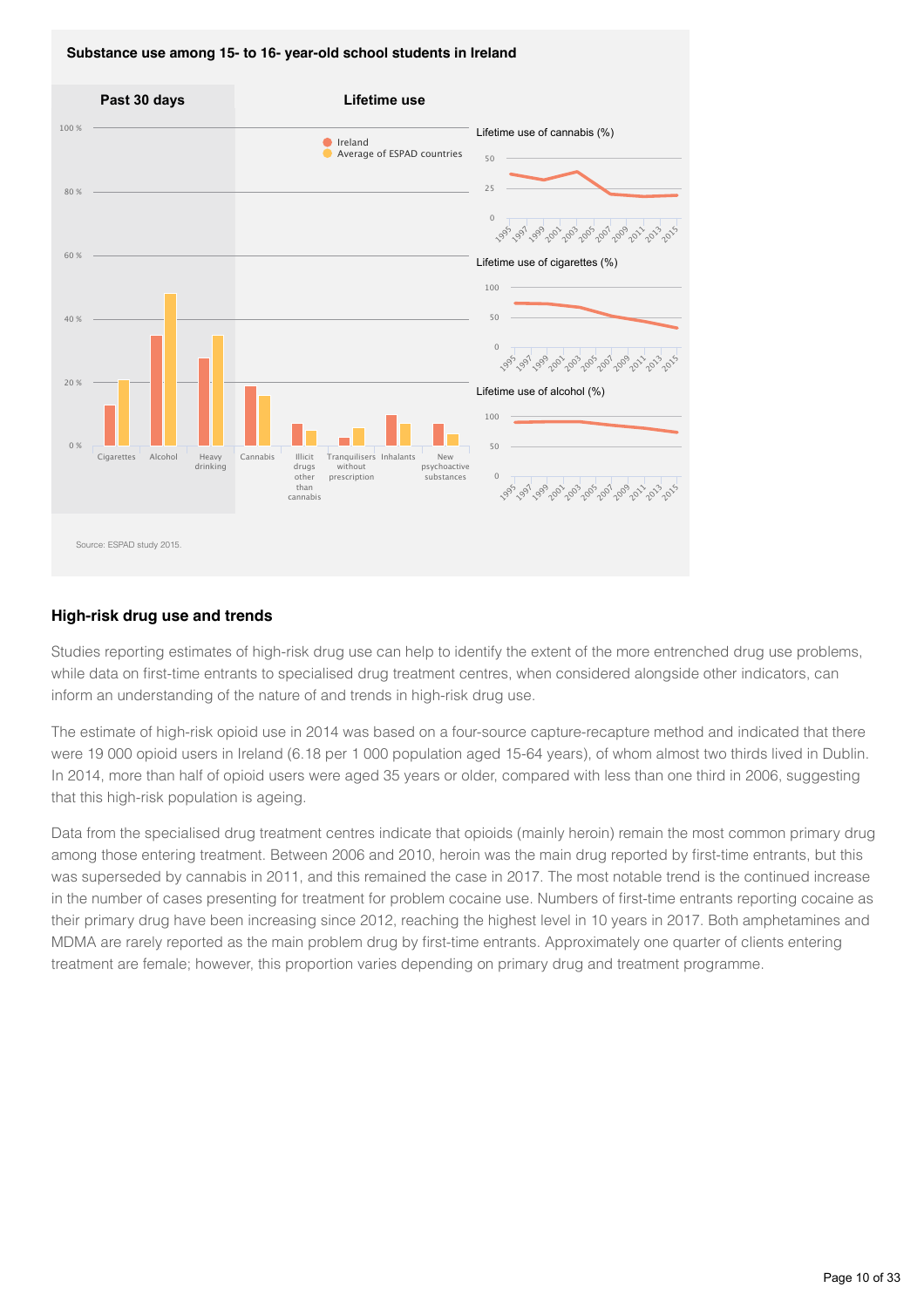#### **National estimates of last year prevalence of high-risk opioid use**



#### **Characteristics and trends of drug users entering specialised drug treatment in Ireland**

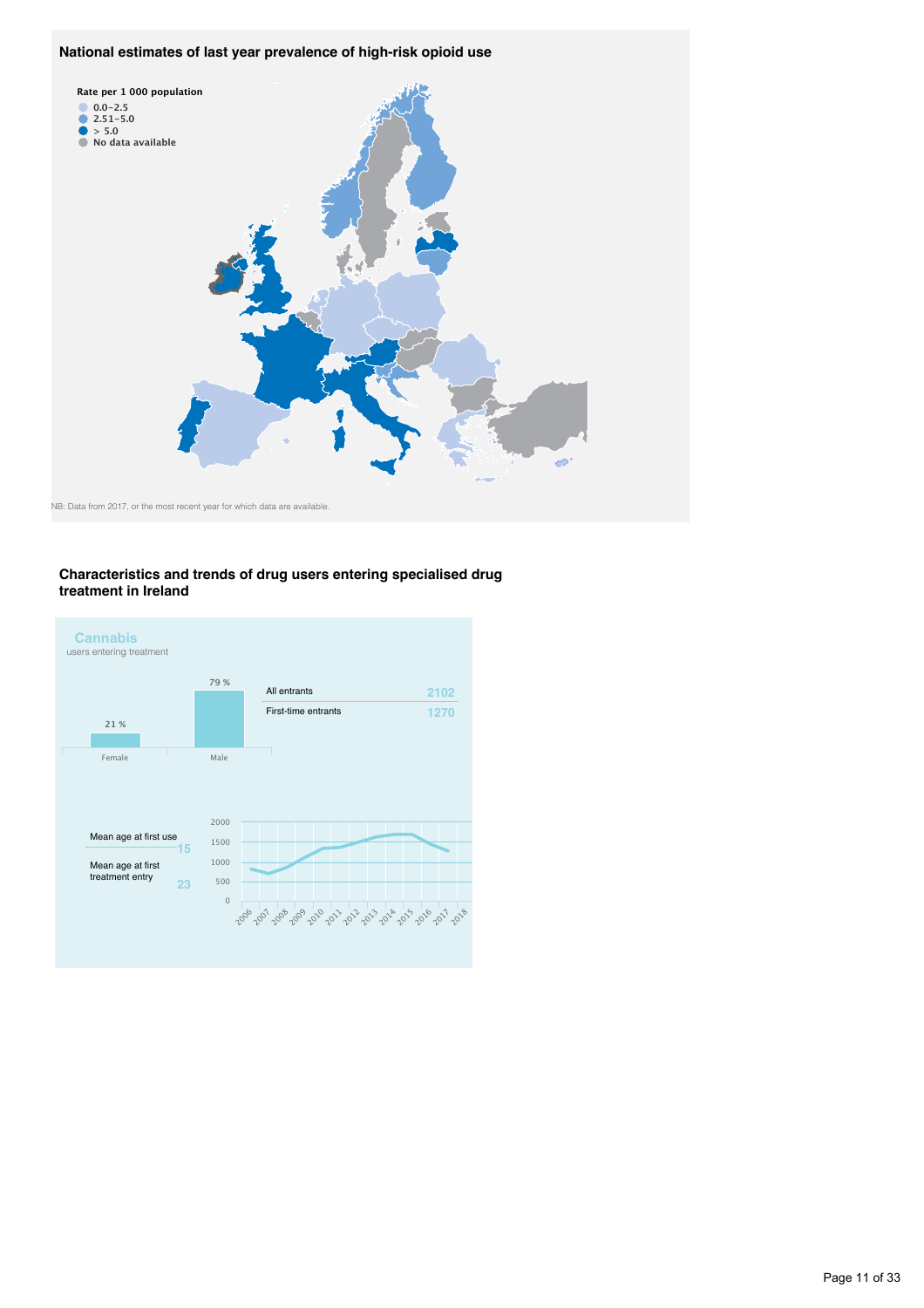

**Heroin**

users entering treatment



**Amphetamines**



NB: Data from 2017. Data are for first-time entrants, except for the data on gender, which are for all treatment entrants.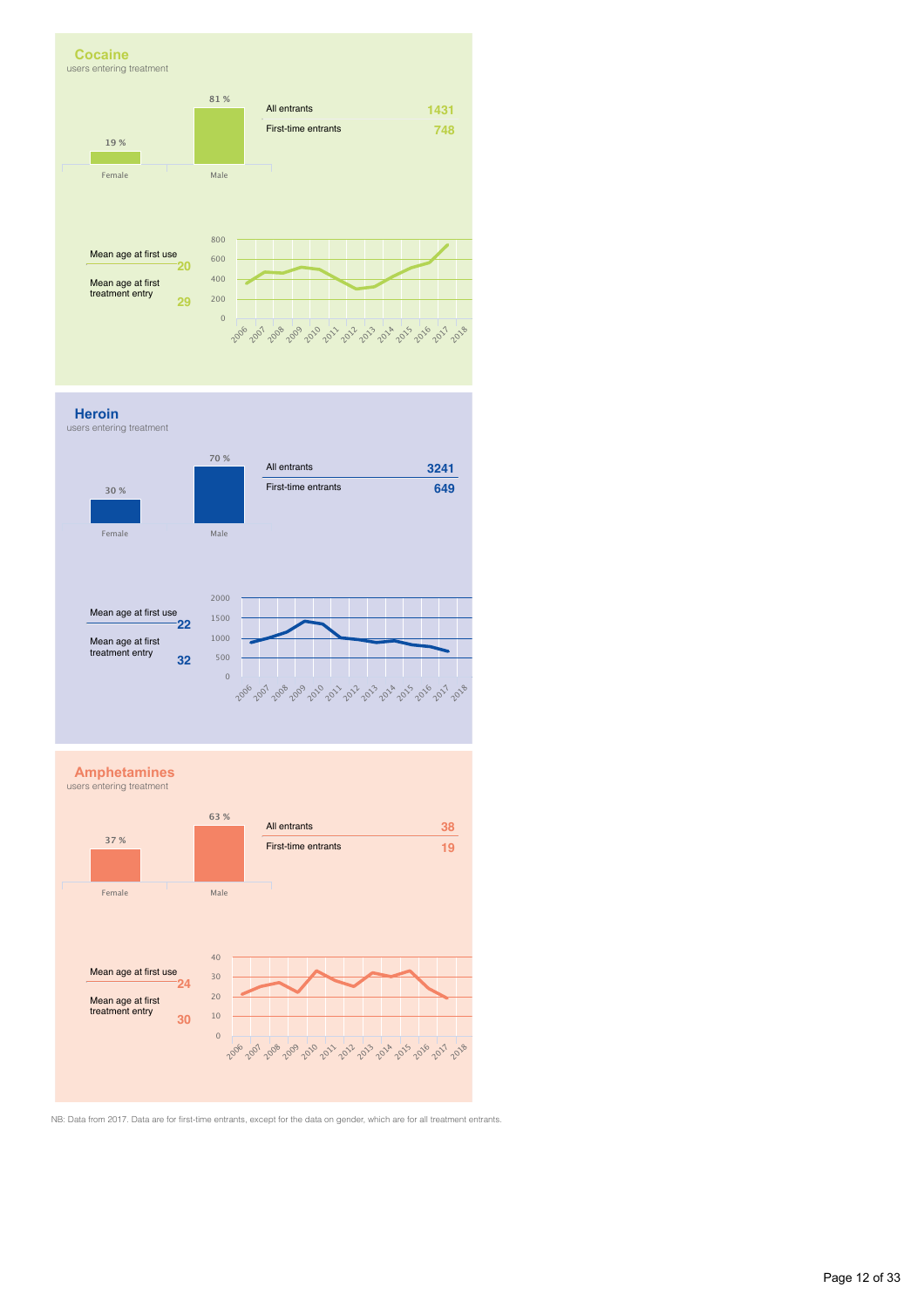## **Drug-related infectious diseases**

In 2017, a total of 14 people were newly diagnosed with human immunodeficiency virus (HIV) infection related to injecting drug use. This compares with 50 notifications among people who inject drugs (PWID) in 2015, which was the highest number since 2008 and was linked to an outbreak of HIV among homeless synthetic cathinone users in Dublin.

In 2016, more than one third of hepatitis C virus (HCV) cases were attributed to injecting drug use; however, information on the route of transmission was provided for less than half of all reported cases of HCV infection. Old age (older than 34 years), male gender and residence in Dublin or the surrounding counties were notable characteristics of PWID reported to be infected with HCV in Ireland.

With regard to hepatitis B virus (HBV) infections, a downward trend in the number of notifications was observed between 2008 and 2014; however, the most recent data suggest that the numbers of cases diagnosed and notified are stabilising. Of the 74 % of acute cases notified for which risk factor data were available, less than 5 % were likely to have been acquired through injecting drugs.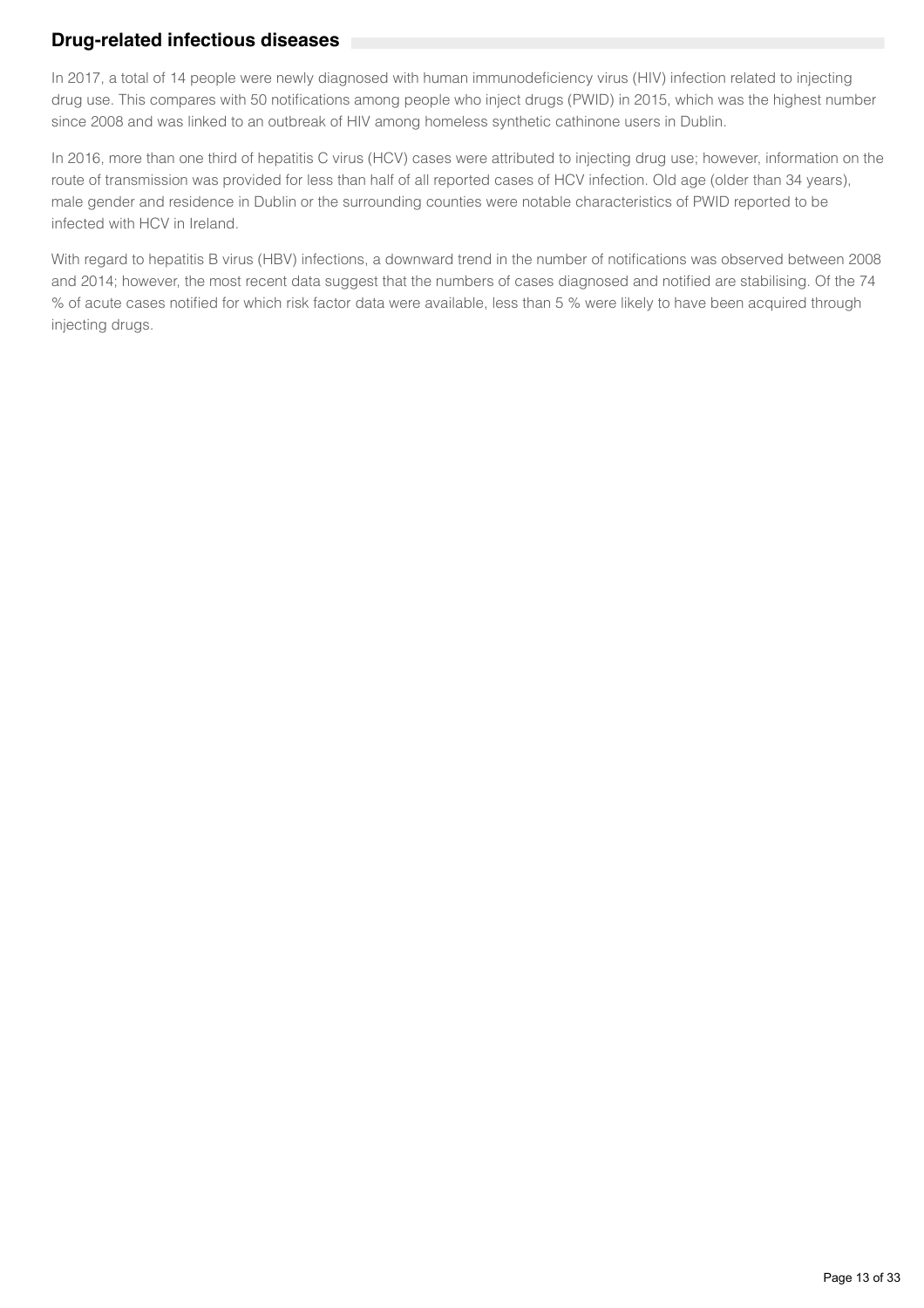#### **Newly diagnosed HIV cases attributed to injecting drug use**



## **Drug-related emergencies**

In Ireland, data on drug-related acute emergencies refer to all admissions to acute general hospitals with non-fatal overdoses and are extracted from the Hospital In-Patient Enquiry scheme. The long-term trend shows a decrease in overdose cases in the last decade, from 5 012 cases in 2005 to 4 233 in 2016. In 2016, more than a third of individuals overdosing were younger than 25 years and 6 out of 10 of those admitted to hospital were female. More than one third of the non-fatal hospital drugrelated emergencies were linked to non-opioid analgesics (mainly paracetamol), while psychotropic substances were present in one quarter of cases and benzodiazepines in less than one fifth.

Emergency departments in two Irish hospitals, in Dublin and Drogheda, participate in the European Drug Emergencies Network (Euro-DEN Plus) project, which was established in 2013 to monitor acute drug toxicity in sentinel centres across Europe.

## **Drug-induced deaths and mortality**

Drug-induced deaths are deaths directly attributable to the use of illicit drugs (i.e. poisonings and overdoses).

In 2015, the number of drug-induced deaths reported from a special register maintained by the Health Research Board remained stable at 224, compared with 223 deaths reported in 2014. The majority of those who died were male and in their late 30s. The mean age of victims in 2015 was 39 years, the highest ever recorded, mainly due to the increase in deaths among those aged 55 years or older compared with 2014.

Opioids were the drugs most commonly associated with drug-induced deaths, although they were frequently found together with other psychoactive substances, such as alcohol and prescription medicines.

The drug-induced mortality rate among adults (aged 15-64 years) was 69 deaths per million in 2015.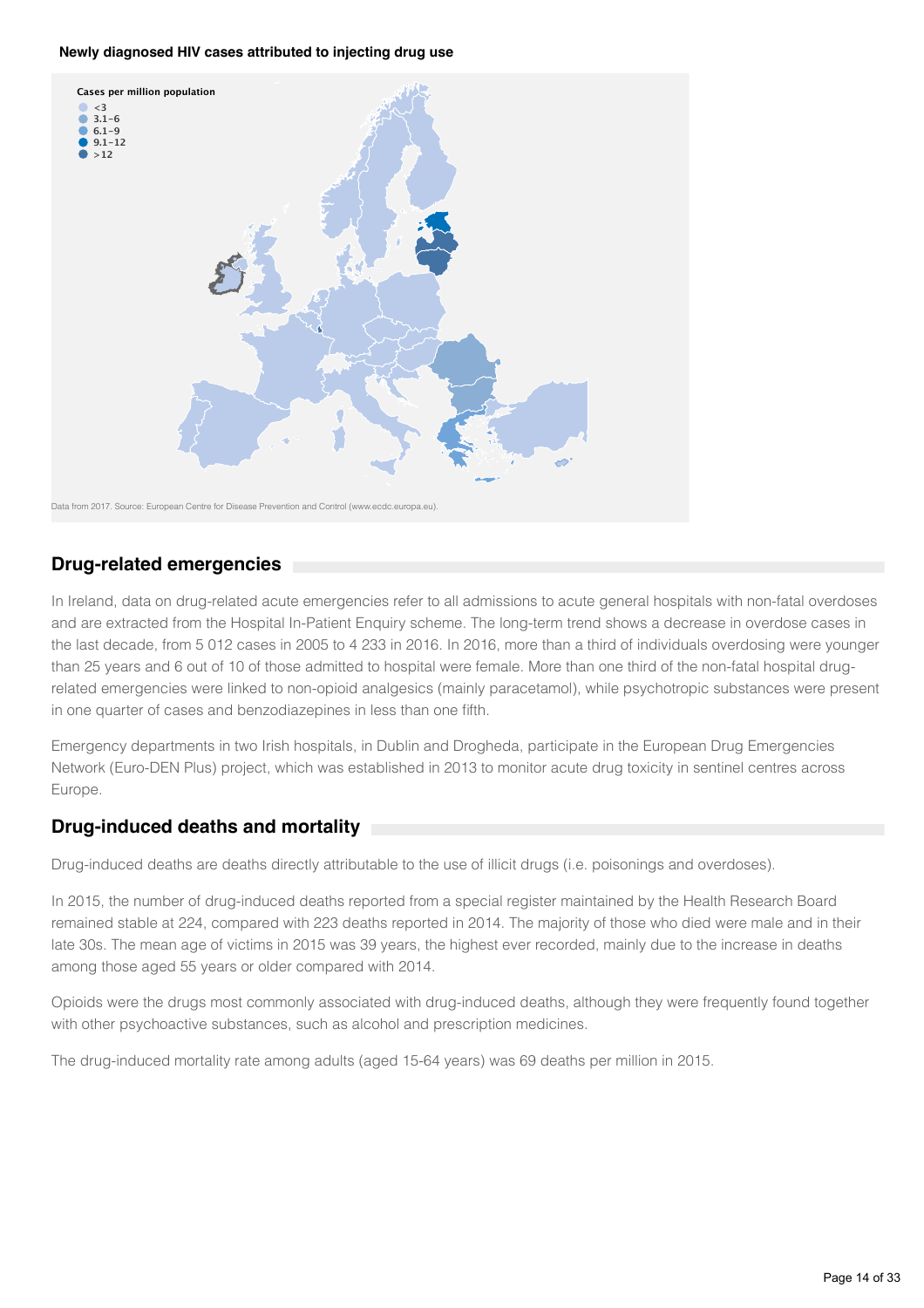### **Drug-induced mortality rates among adults (15-64 years)**



NB: Data from 2017, or the most recent year for which data are available. Comparisons between countries should be undertaken with caution. The reasons for this include systematic under-reporting in some countries, and different reporting systems, case definitions and registration processes. Data for Greece are for all ages.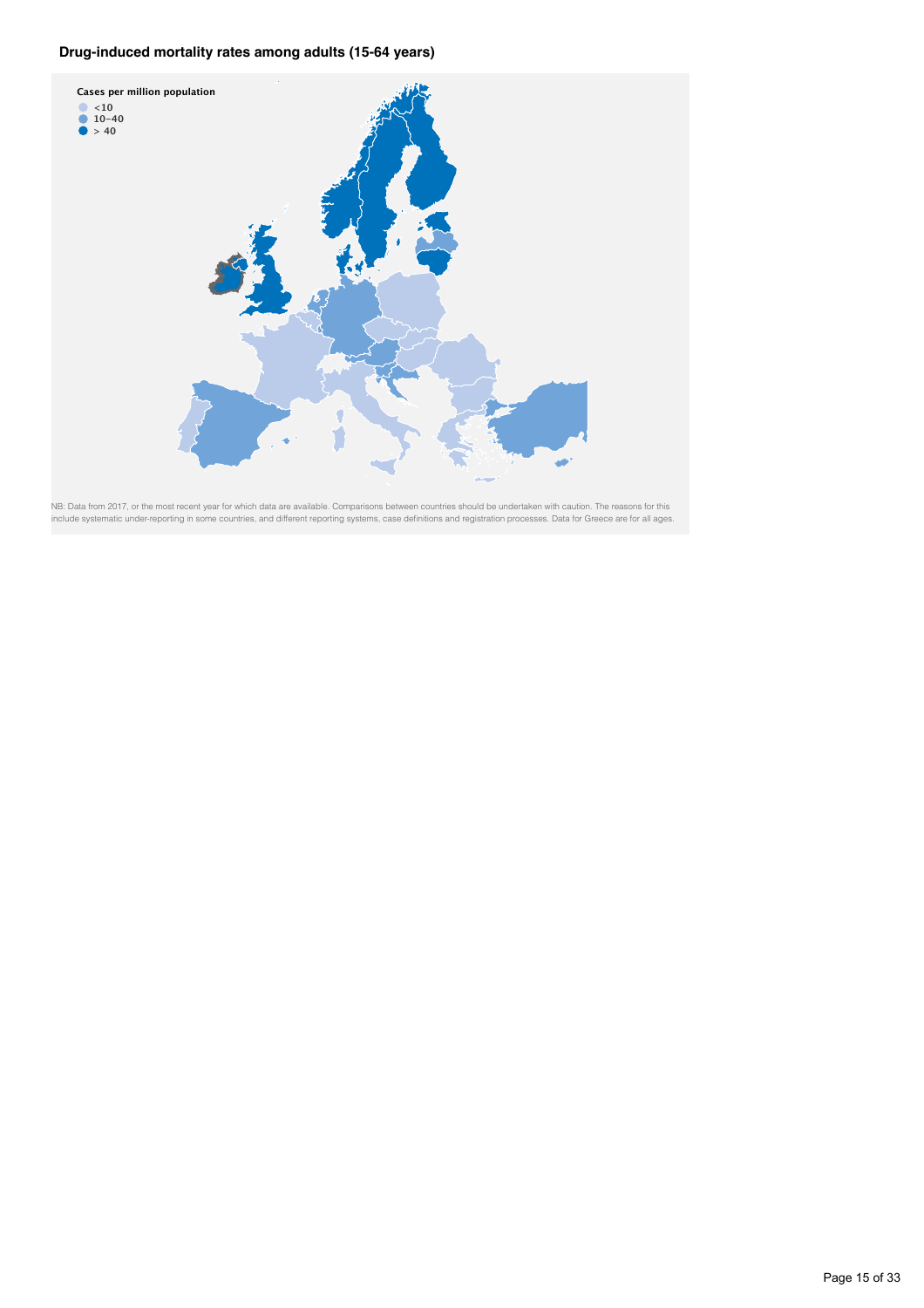### **Characteristics of and trends in drug-induced deaths in Ireland** NB: Year of NB: Year of NB: Year of

### **Gender distribution**



### **Toxicology**



Deaths with opioids present among deaths with known toxicology

### **Trends in the number of drug-induced deaths**

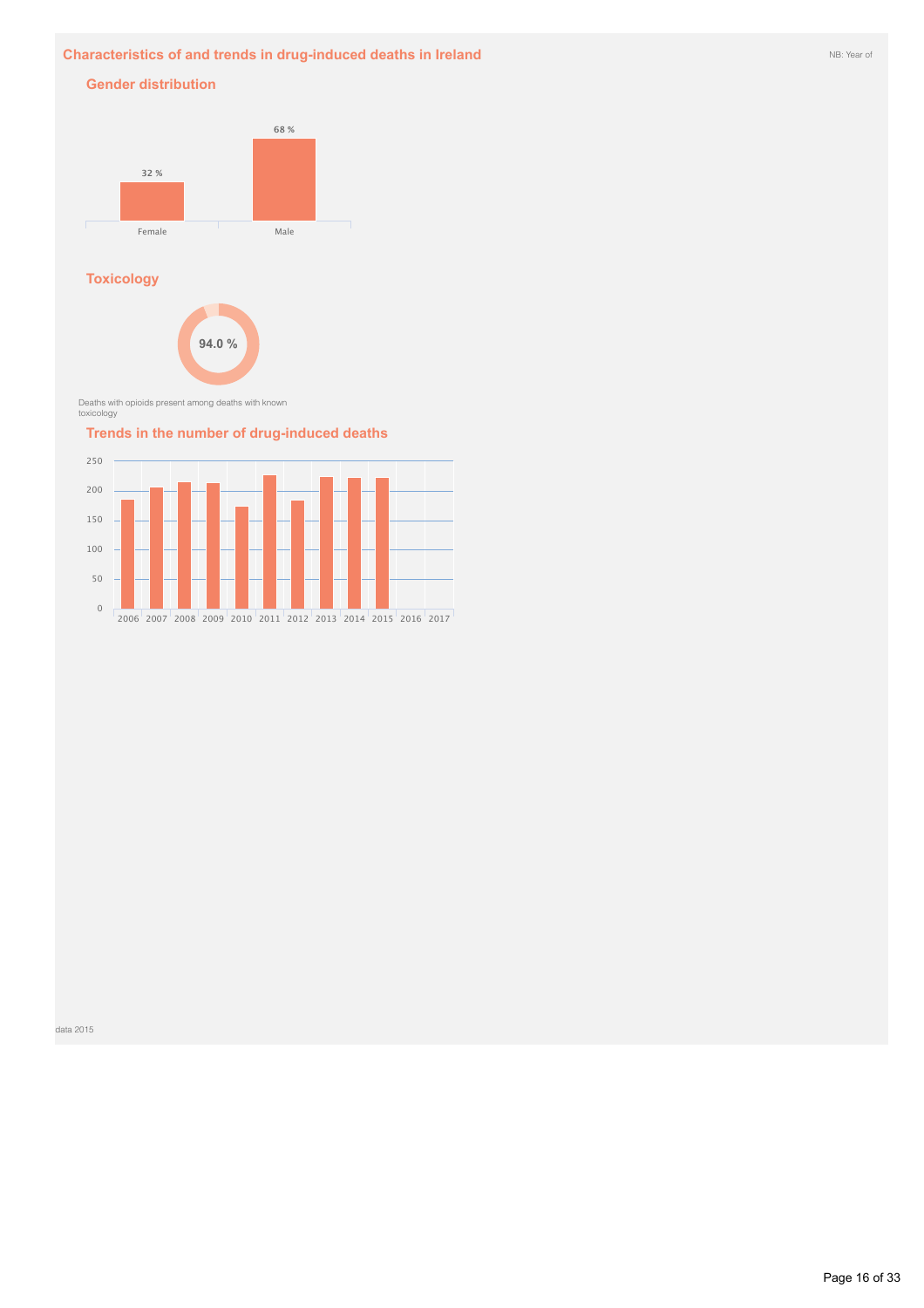## **Prevention**

Prevention is the main focus of one of the goals of Ireland's drug and alcohol strategy, 'Reducing harm, supporting recovery: a health-led response to drug and alcohol use in Ireland 2017-2025'. The strategy aims to promote and protect health and wellbeing by preventing early use of alcohol and other drugs among young people, influencing behaviour and challenging social norms and attitudes, and providing targeted interventions to minimise harm to those who have already started using or belong to at-risk groups. A number of non-governmental organisations and governmental agencies are involved, with the bulk of the funding provided by the statutory sector.

## **Prevention interventions**

Prevention interventions encompass a wide range of approaches, which are complementary. Environmental and universal strategies target entire populations, selective prevention targets vulnerable groups that may be at greater risk of developing substance use problems and indicated prevention focuses on at-risk individuals.

Environmental prevention interventions in Ireland are focused on increasingly restrictive alcohol and tobacco controls. Locallevel strategies are being developed to change the environment in which substance use takes place, rather than focusing on 'problem users' per se. For example, the Responding to Excessive Alcohol Consumption in Third-level (REACT) programme is currently being implemented in 15 higher education institutions across Ireland with the aim of strategically tackling harms associated with alcohol consumption among university students.

In the case of universal prevention, the Social, Personal and Health Education (SPHE) programme is the main vehicle through which substance use prevention is delivered in schools. The programme is a mandatory part of the primary and post-primary (junior cycle) school curriculum, and it supports the personal and social development, health and well-being of students. Specific substance misuse prevention programmes have been integrated into the SPHE curriculum. Since September 2017, SPHE has been incorporated into a new area of learning for junior cycle secondary-school pupils called 'Wellbeing', which is a compulsory element of the curriculum. The Wellbeing programme provides students with the knowledge, attitudes and skills that enable them to protect and promote their own well-being and that of others. Psychologists provide training for teachers so that they can implement evidence-based programmes and practices that promote resilience and social and emotional competence in children and young people. The service has prioritised the delivery of two programmes in particular: the Incredible Years Teacher Classroom Management (IYTCM) Programme and the FRIENDS programmes. Evaluations carried out in Ireland produced positive findings for both programmes.

The Drug and Alcohol Task Forces deliver a range of selective interventions in areas that have been identified as socially and economically disadvantaged and that face a range of challenges, including high levels of drug use. Interventions are delivered through local and regional awareness initiatives, family programmes, programmes targeted at risk behaviours that are specific to the locality, community action on alcohol, etc.

The existing funding streams for youth interventions are being reshaped, based on an evaluation, evidence reviews and stakeholder engagement, into a single funding scheme targeting disadvantaged young people with evidence-informed interventions and services that will secure good outcomes. The purpose of the new scheme Targeted Youth Funding Scheme (TYFS) is 'to support young people to overcome adverse circumstances by strengthening their personal and social competencies'.

Indicated prevention programmes are mostly provided as part of broader services for vulnerable children and young people. There is also a focus on providing brief interventions across an increasingly wide range of settings that deal with both alcohol and drug use.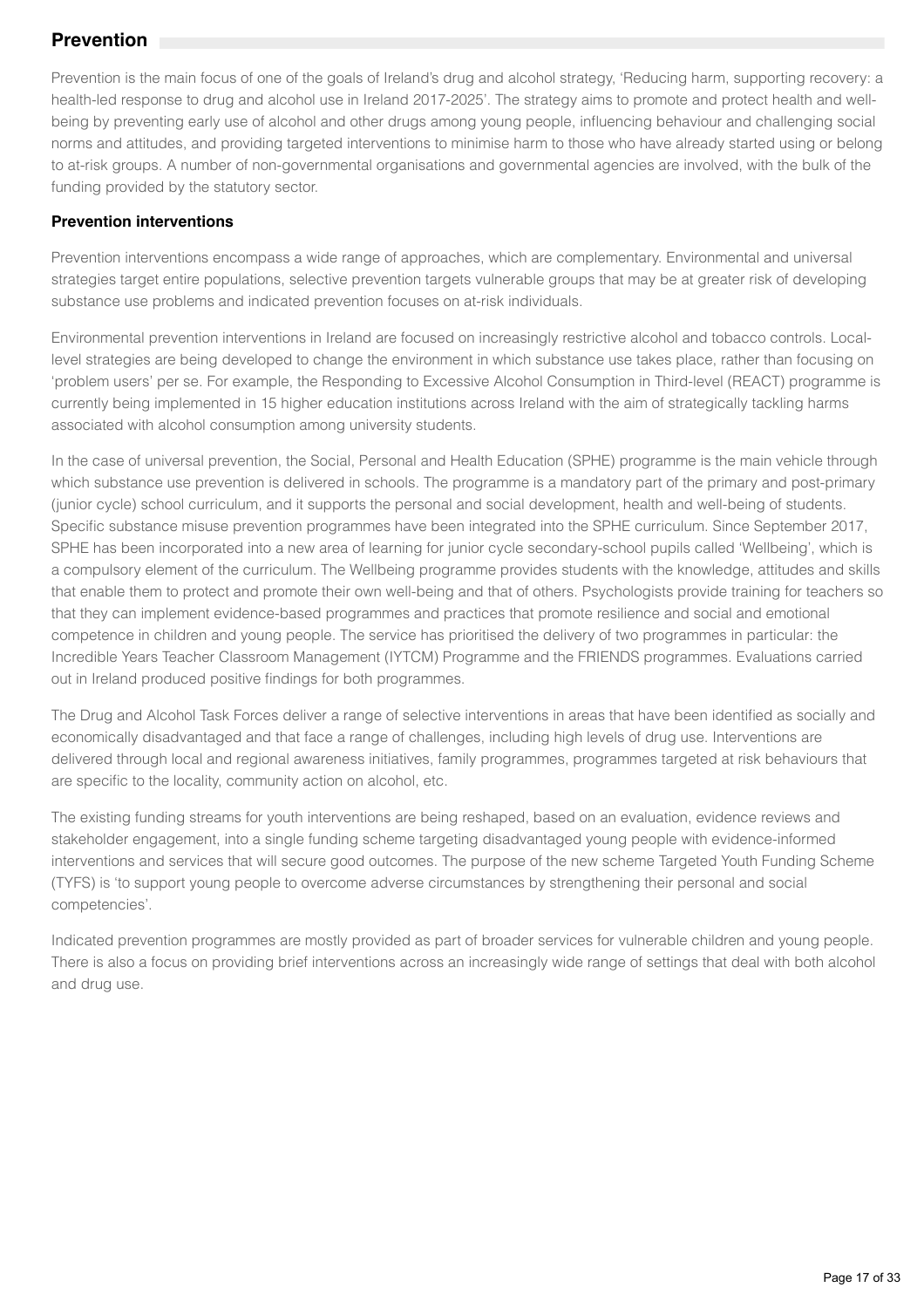## **Harm reduction**

The strategic aims and objectives of the current Irish national drug strategy include the reduction of harms related to substance use, namely by (i) enabling people with drug use problems to access treatment; (ii) reducing risk behaviours, harms to individuals, families and communities, and dependency; and (iii) minimising the harm to those who continue to engage in drug-taking activities that put them at risk.

### **Harm reduction interventions**

In Ireland, harm reduction services are delivered by local authorities and community-based organisations. The provision of needle and syringe programmes (NSPs) is a central element of harm reduction service provision. There are three models of NSPs: fixed-site facilities, outreach syringe provision and pharmacy-based programmes.

The total number of syringes given out by pharmacies, outreach workers and at community-based syringe programmes in Ireland in 2017 exceeded half a million. Harm reduction facilities usually provide a range of sterile injecting equipment and materials, including different sizes and types of needles and syringes, alcohol swabs, and citric or acetic acid. Condoms, Stericups or cookers and sterile water, non-toxic foil (for smoking heroin), syringe identifiers and tourniquets are also available through the NSPs. Pharmacies in each local and regional Drug and Alcohol Task Force area in Ireland (apart from counties Dublin, Kildare and Wicklow, which are served by a mix of fixed-site and outreach needle exchange programmes) take part in NSPs, distributing packs containing injecting equipment for either 3 or 10 sterile injections. The extension of the pharmacy programme started in 2011 has been successful, and at the end of 2017, there were more than 100 pharmacies providing needle exchange, and around 1 750 individuals used pharmacy needle exchanges each month in 2017. The pharmacybased programme is well accepted and now provides the most widespread type of syringe outlet in Ireland. In areas without a local clinic or mobile unit, staff complement the distribution of injecting material with 'backpacking', a process whereby paraphernalia are delivered by staff directly to known drug users.

A recent review of Irish NSPs, published in 2015, identified the need to standardise the monitoring of services provided, to increase both the uptake of testing for blood-borne viral infections and the uptake of vaccination, and to provide a wider range of drug use paraphernalia to clients. The evaluation of the pharmacy-based programme showed satisfactory results overall, but it pointed to the need to better match the contents of injecting equipment kits to users' needs, as well as to further reduce stigma. Further recommendations were to offer in-pharmacy testing for blood-borne viruses or efficient referral, as well as to increase the competence of pharmacy staff in giving harm reduction advice and support. In Ireland, the hepatitis B virus vaccine is recommended for several high-risk groups, including prisoners and people who inject drugs.

In 2015, a 2-year naloxone demonstration project was initiated in Ireland. The project involved the distribution of a pre-filled syringe of naloxone on prescription and training opioid users to administer it. During the demonstration project, five emergencies were recorded in which the naloxone given out under the project was successfully used to reverse overdoses and save lives. By June 2017, approximately 800 people had received training and 1 200 naloxone kits had been distributed.

Based on enabling legislation adopted in 2017, preparations are under way for the opening of a supervised drug consumption facility in Dublin in 2019. The facility will be managed by the largest Irish harm reduction service provider, MQI.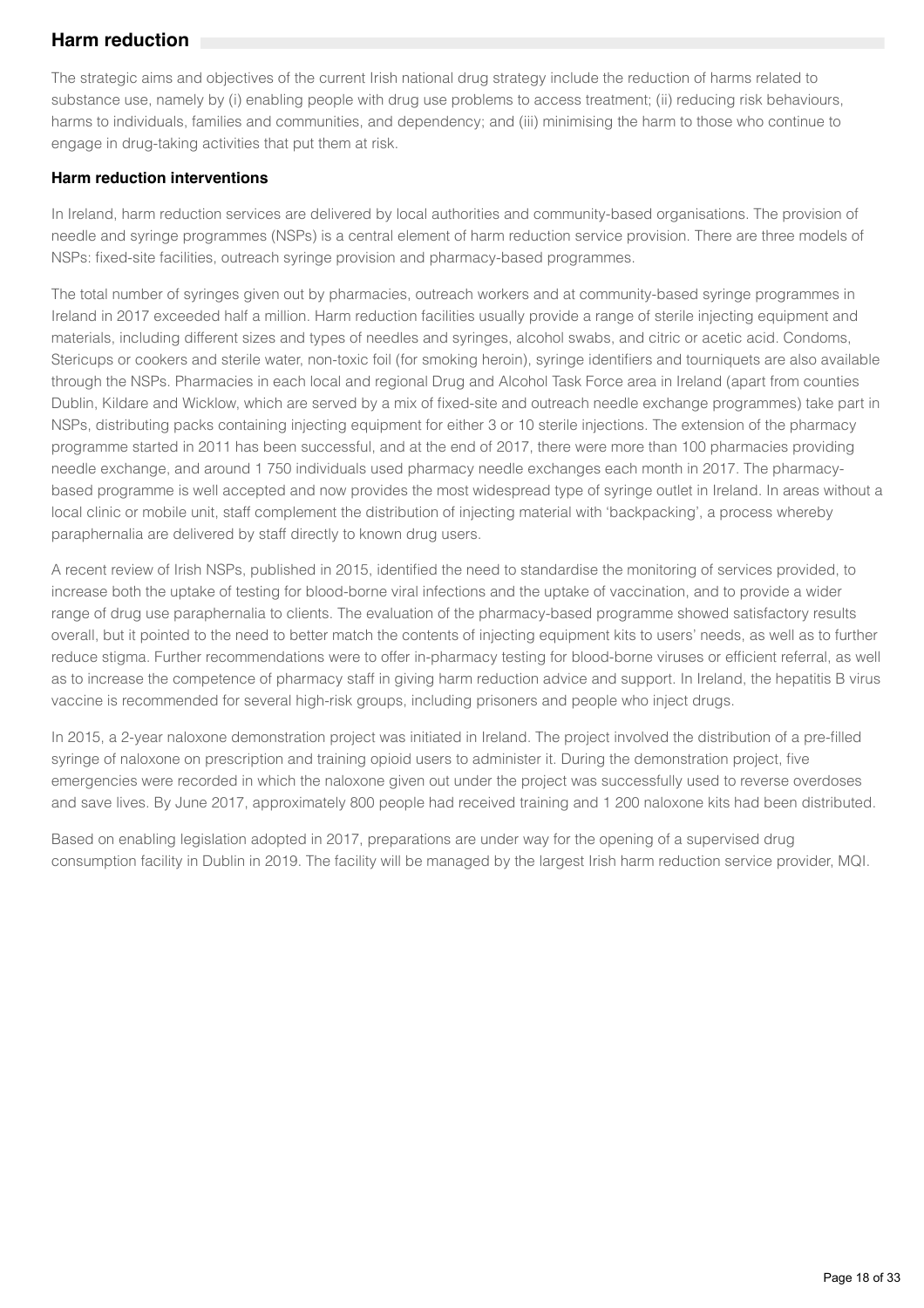**Availablity of selected harm reduction responses in Europe**

| Availability of sciedled flatin reduction responses in Europe |                           |                           |                         |                        |  |  |  |  |  |
|---------------------------------------------------------------|---------------------------|---------------------------|-------------------------|------------------------|--|--|--|--|--|
| <b>Country</b>                                                | <b>Needle and syringe</b> | <b>Take-home naloxone</b> | <b>Drug consumption</b> | <b>Heroin-assisted</b> |  |  |  |  |  |
|                                                               | programmes                | programmes                | rooms                   | treatment              |  |  |  |  |  |
| Austria                                                       | Yes                       | No                        | No                      | No                     |  |  |  |  |  |
| Belgium                                                       | Yes                       | <b>No</b>                 | <b>Yes</b>              | No                     |  |  |  |  |  |
| <b>Bulgaria</b>                                               | Yes                       | <b>No</b>                 | <b>No</b>               | No                     |  |  |  |  |  |
| Croatia                                                       | Yes                       | <b>No</b>                 | <b>No</b>               | <b>No</b>              |  |  |  |  |  |
| Cyprus                                                        | Yes                       | <b>No</b>                 | No                      | No                     |  |  |  |  |  |
| Czechia                                                       | Yes                       | No                        | No                      | No                     |  |  |  |  |  |
| <b>Denmark</b>                                                | Yes                       | Yes                       | Yes                     | Yes                    |  |  |  |  |  |
| Estonia                                                       | Yes                       | Yes                       | <b>No</b>               | <b>No</b>              |  |  |  |  |  |
| Finland                                                       | Yes                       | <b>No</b>                 | No                      | <b>No</b>              |  |  |  |  |  |
| France                                                        | Yes                       | Yes                       | Yes                     | <b>No</b>              |  |  |  |  |  |
| Germany                                                       | Yes                       | Yes                       | Yes                     | Yes                    |  |  |  |  |  |
| Greece                                                        | Yes                       | <b>No</b>                 | <b>No</b>               | <b>No</b>              |  |  |  |  |  |
| Hungary                                                       | Yes                       | <b>No</b>                 | N <sub>o</sub>          | <b>No</b>              |  |  |  |  |  |
| Ireland                                                       | Yes                       | Yes                       | No                      | <b>No</b>              |  |  |  |  |  |
| Italy                                                         | Yes                       | Yes                       | No                      | No                     |  |  |  |  |  |
| Latvia                                                        | Yes                       | <b>No</b>                 | No                      | <b>No</b>              |  |  |  |  |  |
| Lithuania                                                     | Yes                       | Yes                       | No.                     | No                     |  |  |  |  |  |
| Luxembourg                                                    | Yes                       | <b>No</b>                 | Yes                     | Yes                    |  |  |  |  |  |
| Malta                                                         | Yes                       | <b>No</b>                 | No                      | <b>No</b>              |  |  |  |  |  |
| <b>Netherlands</b>                                            | Yes                       | <b>No</b>                 | <b>Yes</b>              | Yes                    |  |  |  |  |  |
| Norway                                                        | Yes                       | Yes                       | Yes                     | No                     |  |  |  |  |  |
| Poland                                                        | Yes                       | <b>No</b>                 | <b>No</b>               | <b>No</b>              |  |  |  |  |  |
| Portugal                                                      | Yes                       | <b>No</b>                 | No                      | No                     |  |  |  |  |  |
| Romania                                                       | Yes                       | <b>No</b>                 | <b>No</b>               | <b>No</b>              |  |  |  |  |  |
| Slovakia                                                      | Yes                       | <b>No</b>                 | No.                     | No                     |  |  |  |  |  |
| Slovenia                                                      | Yes                       | <b>No</b>                 | <b>No</b>               | <b>No</b>              |  |  |  |  |  |
| Spain                                                         | Yes                       | Yes                       | Yes                     | No                     |  |  |  |  |  |
| Sweden                                                        | Yes                       | No                        | No                      | No                     |  |  |  |  |  |
| Turkey                                                        | No                        | <b>No</b>                 | No                      | No                     |  |  |  |  |  |
| United<br>Kingdom                                             | Yes                       | Yes                       | <b>No</b>               | Yes                    |  |  |  |  |  |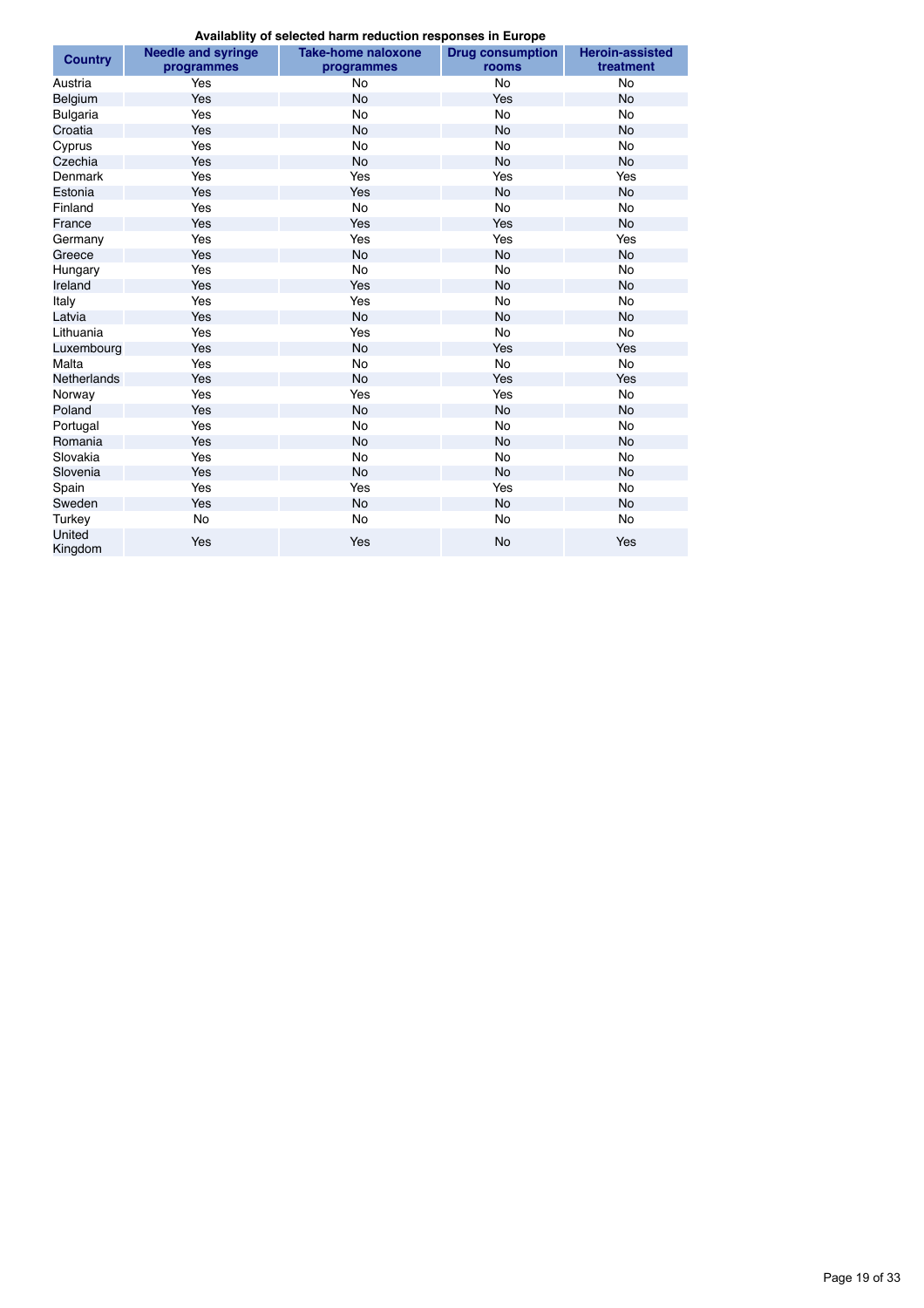## **Treatment**

## **The treatment system**

The current national drug strategy, 'Reducing harm, supporting recovery: a health-led response to drug and alcohol use in Ireland 2017-2025', was launched in July 2017 and its main aim is to minimise the harms caused by the use and misuse of substances, and to promote rehabilitation and recovery by supporting the development of a range of treatment, rehabilitation and recovery services using the four-tier model. The strategy also recognises the need for timely access to appropriate services for the client. The integrated care pathways model forms the conceptual basis for the National Drug Rehabilitation Framework.

The Health Service Executive (HSE), which manages Ireland's public health sector, is responsible for the provision of all publicly funded drug treatment. The management of all drug treatment services falls under the remit of the Primary Care Division, which oversees a number of national care groups. Drug treatment is provided through a network of HSE services (public), but also non-statutory/voluntary agencies, many of which are funded by the HSE. Some private organisations also provide treatment.

Most drug treatment is provided through publicly funded outpatient services. These include 314 specialised drug treatment centres, 82 low-threshold agencies and 356 specialised general practitioners, which provide opioid substitution treatment (OST) in the community.

Some outpatient care is provided through mental health services and by private agencies. Inpatient treatment is provided through residential centres run by voluntary agencies or within psychiatric hospitals. There are 51 non-statutory agencies that are based on the principles of residential care or therapeutic communities and two hospital-based detoxification units.

The types of treatment and services offered vary depending on the service. Medication-assisted treatment includes methadone detoxification, methadone maintenance treatment and benzodiazepine detoxification. Alternative therapies, such as acupuncture, are provided through both statutory and community projects. Pregnant opioid users are entitled to immediate access to treatment. For drug users under the age of 18, special interventions, such as family therapy and specially adapted medication-free therapy, are provided. OST is provided by specialised HSE outpatient treatment clinics, by satellite clinics and through specialised general practitioners in the community, as well as in prisons.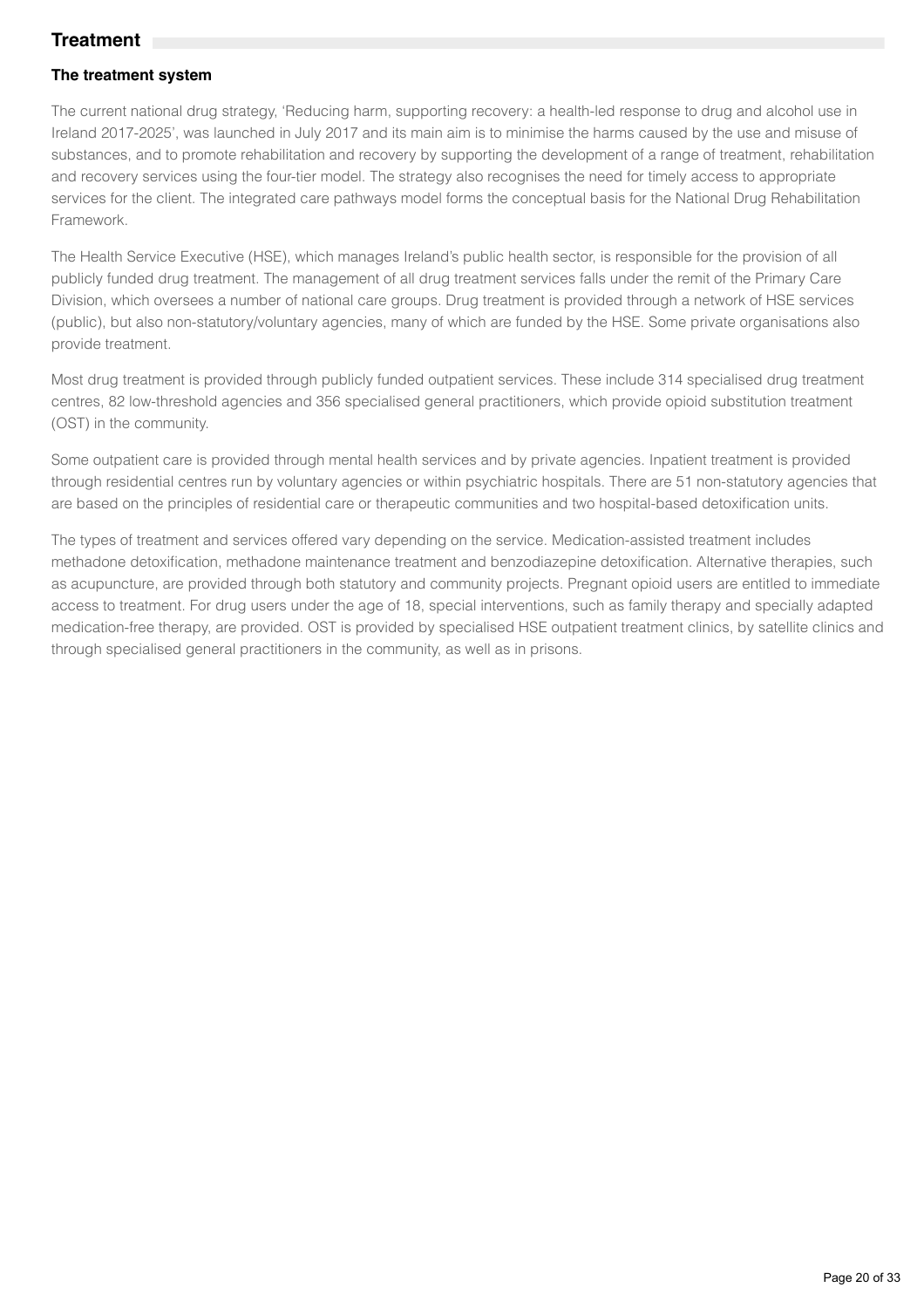#### **Drug treatment in Ireland: settings and number treated**

#### **Outpatient**

| Specialised drug treatment centres (5341) |
|-------------------------------------------|
|                                           |
|                                           |
|                                           |
|                                           |
|                                           |
|                                           |
|                                           |
| Low-threshold Agencies (764)              |
| Inpatient                                 |
| Other inpatient units (1517)              |
| Prison                                    |
| Prison (616)                              |
| NB: Data from 2017.                       |

#### **Treatment provision**

In 2017, around 8 500 clients entered drug treatment, almost 40 % of them for the first time. Most clients entered treatment through outpatient settings. Primary opioid users remain the largest group entering treatment in Ireland; however, as a proportion of all treatment entrants, their number has been steadily decreasing over the last few years. In contrast, the proportion of primary cannabis clients entering treatment rose between 2007 and 2013, while a gradual decrease was observed from 2015. In recent years, an increase in the proportion of clients entering treatment for the use of hypnotics and sedatives, mainly benzodiazepines (classified as 'other drugs'), has been reported. The most notable trend is the continued increase in the number of cases presenting for treatment for problem cocaine use.

The number of clients receiving OST has increased year on year since 2006 (apart from in 2011). Although the proportion of younger clients in OST has decreased since 2010, the proportion of clients aged 45 years or older has increased steadily.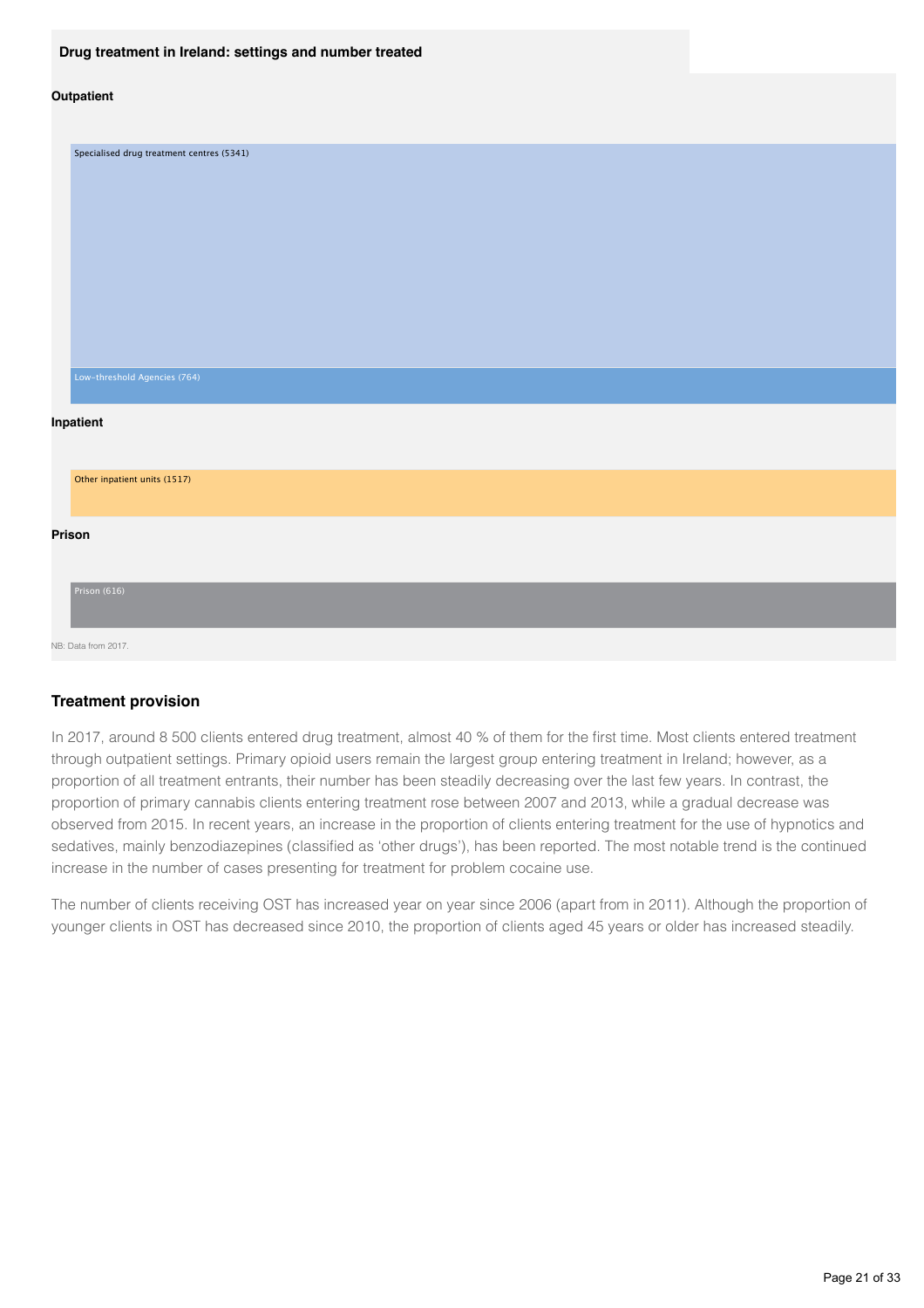**Trends in percentage of clients entering specialised drug treatment, by primary drug, in Ireland**



**Opioid substitution treatment in Ireland: proportions of clients in OST by medication and trends of the total number of clients**

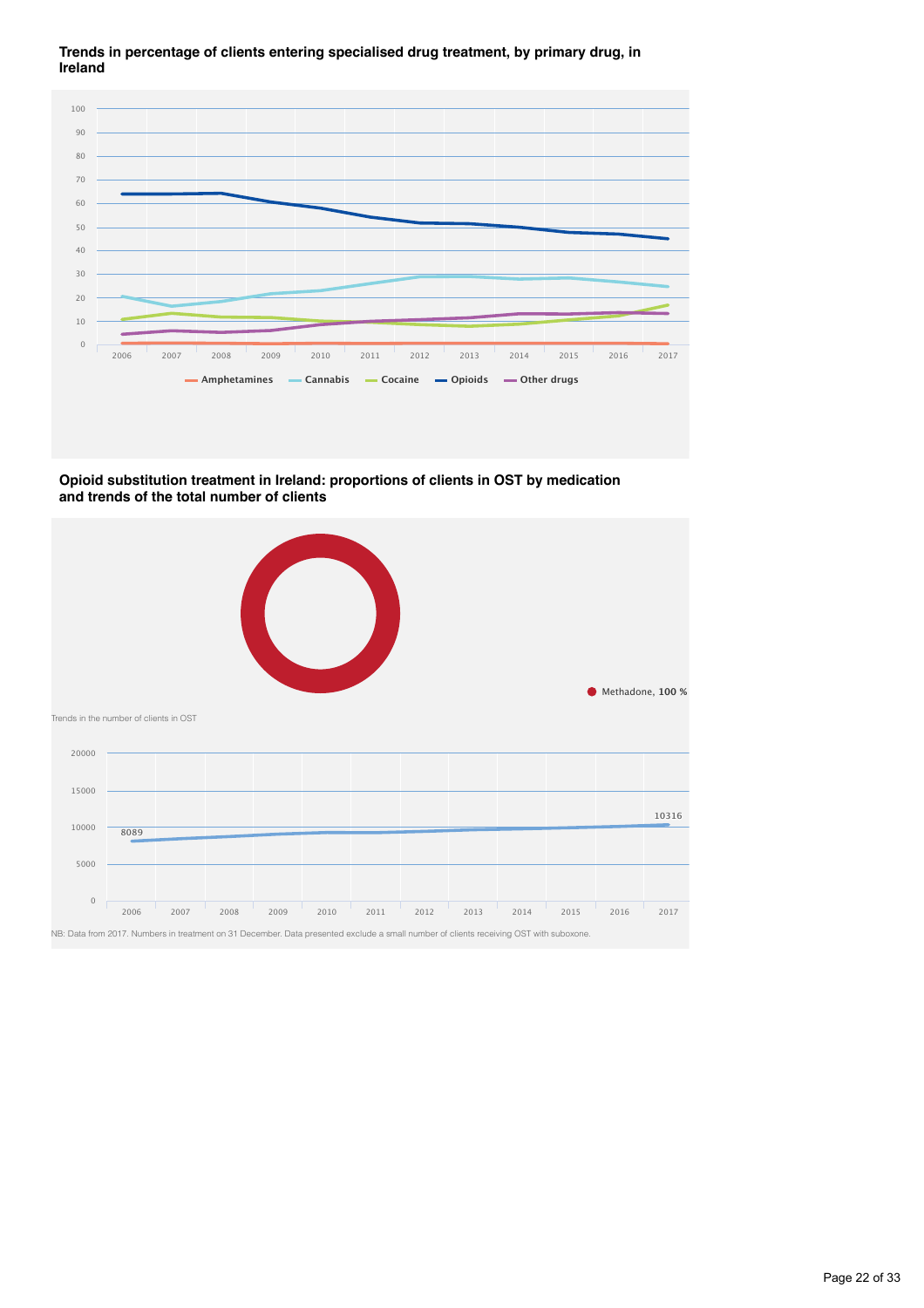## **Drug use and responses in prison**

The Irish Prison Service (IPS), which manages the country's prison system, operates as an executive agency under the responsibility of the Ministry of Justice, Equality and Defence. It also cooperates with the Probation Service in reducing offending and improving rehabilitative outcomes. In Ireland, prisoners are entitled to receive the same care as that available in the community. The 3-year strategic plan 2016-18 committed the IPS to providing prisoners with access to the same quality and range of healthcare services available to people entitled to General Medical Scheme (GMS) health services in the community.

The latest studies conducted on drug use and drug-related problems in Irish prisons date back to 2008. A 2018 meta-analysis of the prevalence of major mental illness, substance misuse and homelessness among Irish prisoners shows that around half of prisoners have a substance use disorder. As rates of substance use are significantly higher than in the general population, the need to develop diversion services and integrated treatment plans addressing psychiatric and psychological needs is highlighted.

Among people entering drug treatment in prison, most are entering treatment for opiates use, mainly heroin, followed by cocaine, benzodiazepines and cannabis use. Since 2011, an increase in the number of new treatment entrants for primary cocaine use and a decrease in the number of primary cannabis users have been observed. The figures for other substances, including opiates, are relatively stable, although the small numbers make trend analysis difficult to interpret.

Six community-based organisations provide services in prisons. Drug-related interventions available in Irish prisons include structured assessments, individual counselling, therapeutic group work, harm reduction interventions, multidisciplinary care and release-planning interventions. Drug treatment modalities include brief interventions, motivational interviewing and motivational enhancement therapy, such as the 12-step facilitation programme. The Medical Unit in Mountjoy Prison has 18 beds specifically allocated for an 8-week drug-free programme. Opioid substitution treatment is available in prison, for both maintenance and detoxification. In 2016, there were around 2 000 prisoners receiving methadone in prison, mainly for opioid use. Methadone maintenance treatment was the most common treatment provided.

A recent 2017 report by a non-governmental organisation working on prison reform has identified short-term actions to tackle drug dependency in prison from a public health perspective. These include (i) collecting information on waiting lists for treatment access in prisons and post-release; (ii) reducing reliance on methadone maintenance in prisons and increasing the number of alternative treatment options; (iii) increasing the number of drug treatment residential places in the community that accept former prisoners; (iv) implementing harm reduction recommendations; and (v) further evaluating the effectiveness of Drug Treatment Courts.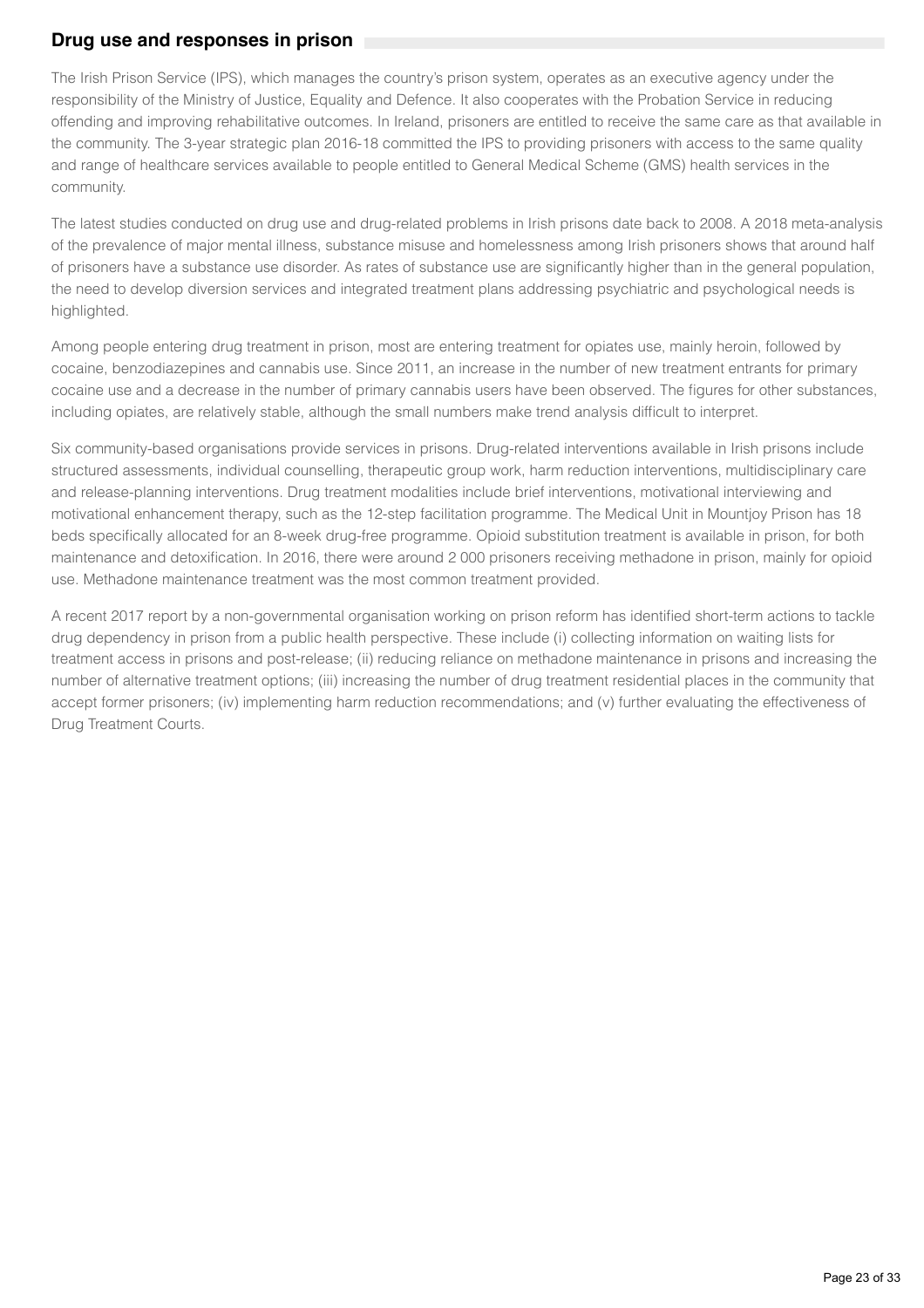## **Quality assurance**

One of the goals of the national drug strategy, 'Reducing harm, supporting recovery: a health-led approach to drug and alcohol use in Ireland 2017-2025', is timely access to appropriate support, treatment and rehabilitation services relevant to the needs and circumstances of the person. The strategy tasks the Health Service Executive with further strengthening the implementation of the National Drug Rehabilitation Framework, increasing the quality and safety of care in the delivery of opioid substitution treatment and improving outcomes for people with comorbid severe mental illness and substance use problems.

The Health Information and Quality Authority (HIQA) is an independent authority established to drive high-quality and safe care for people using health and social care services in Ireland. In 2012, HIQA launched the National Standards for Safer Better Healthcare (NSSBHC), providing a framework to organise, manage and deliver safe and sustainable healthcare consistently.

For addiction services, the Quality in Alcohol and Drug Services organisational standards manual provides a set of quality standards. The manual is intended as a guide and a review tool and is embedded within the NSSBHC; it aims to assist drug and alcohol services in the community and voluntary sector in the development of quality standards for their services. The organisational standards may also be useful to other organisations working with addiction services, such as commissioners.

In April 2018, a new online tool was initiated to support the implementation of evidence-based programmes that address one of five broad national outcomes for children set out in the Better Outcomes, Brighter Future policy document. These include outcomes related to the prevention of drug and alcohol use.

The Irish College of General Practitioners is responsible for the training, accreditation and auditing of specialised general practitioners who prescribe methadone. To address professional development in prevention and early intervention with a standardised module of training, a mapping exercise of existing training is currently on-going.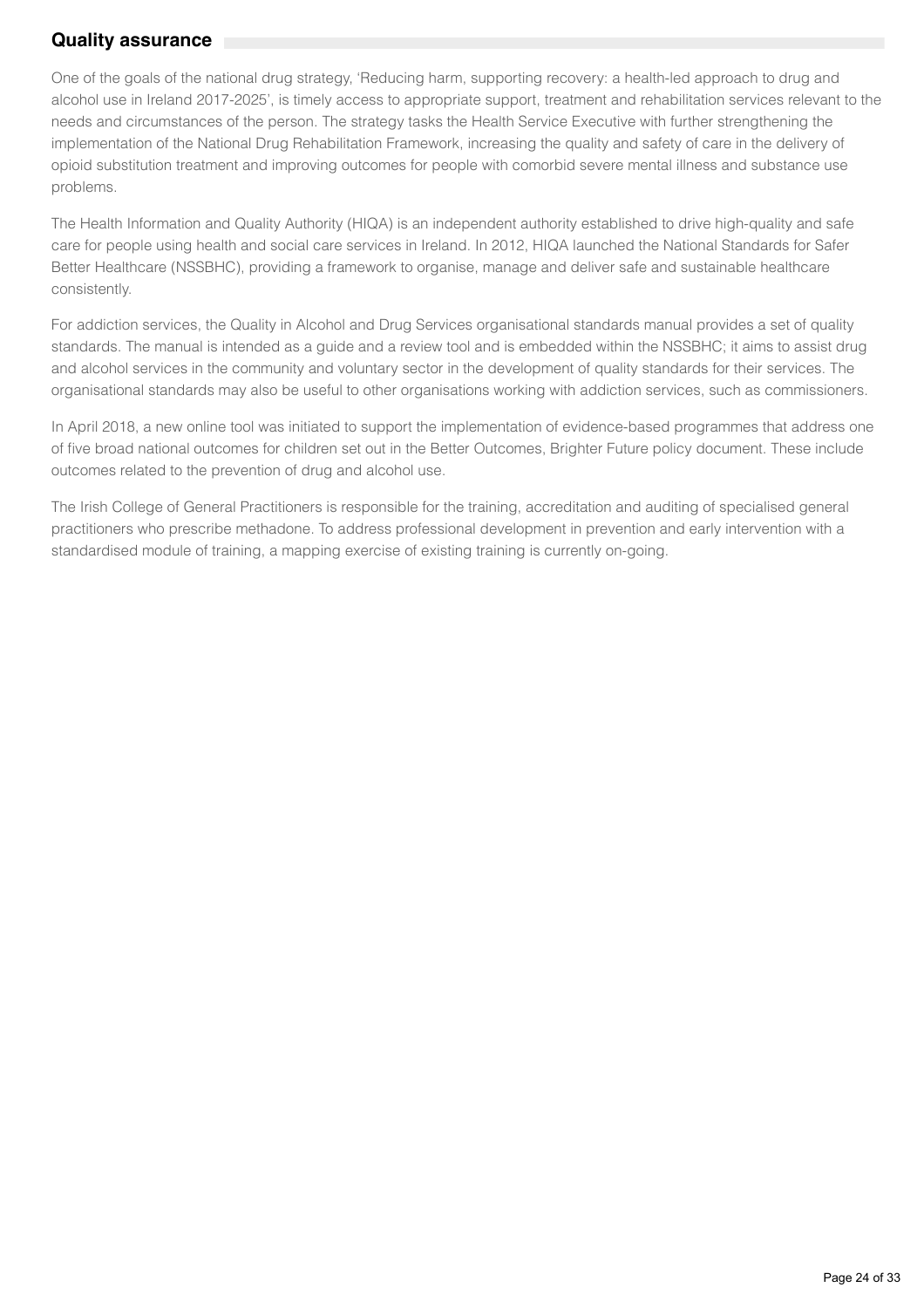## **Drug-related research**

The fifth goal of the short-term action plan for 2017-20, designed in accordance with the national drug strategy for 2017-25, 'Reducing harm, supporting recovery: a health-led approach to drug and alcohol use in Ireland 2017-2025', is 'to develop sound and comprehensive evidence-informed policies and actions'. The key elements of this goal include measuring performance and assessing the structures that support the implementation of the strategy.

The Drugs Policy Unit (DPU), Department of Health, is responsible for analysing the implications of research findings for policy and designing initiatives to tackle the drug problem. The DPU provides the National Oversight Committee with advice on the commissioning of new research and the development of new data sources, considering current information and research deficits, as well as changing patterns of drug use and emerging trends. The Health Research Board (HRB) manages the commissioning of any research that the national committee deems necessary to address gaps in its knowledge.

The HRB National Drugs Library online repository contains more than 12 000 reports, articles, systematic reviews, accounts of parliamentary debates and other items. The library publishes factsheets based on data collected by the national focal point. The library also produces a series of rapid reviews in consultation with policymakers and stakeholders in the community and voluntary sectors.

Topics such as the misuse of drugs and supervised injecting facilities, medicinal cannabis, and decriminalisation have deserved special attention from public authorities and call for additional research.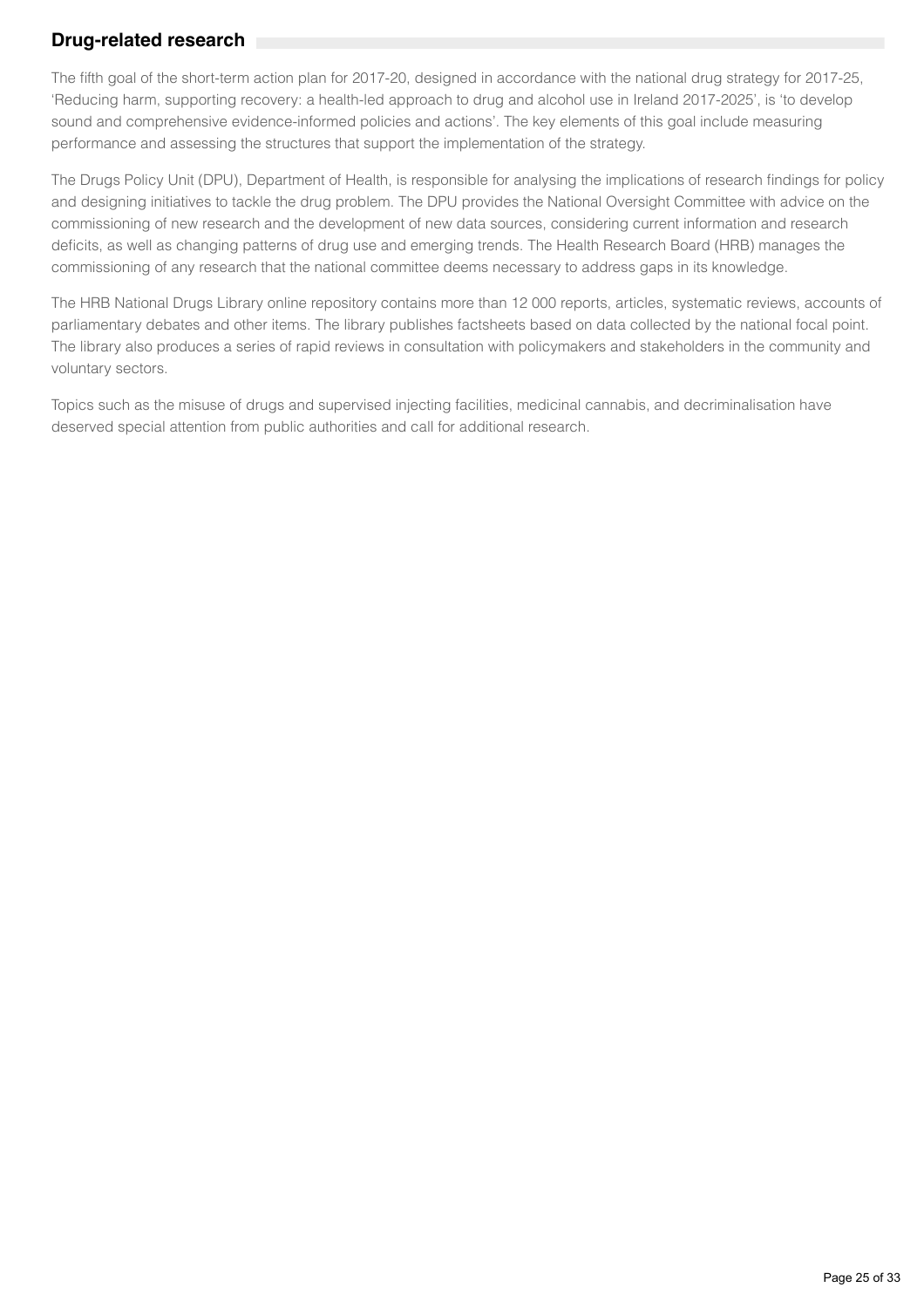## **Drug markets**

Ireland is a producing country for cannabis and, possibly to a much lesser extent, synthetic drugs. The number of cannabis cultivation sites reached a peak in 2011 and was stable until 2017: based on police data and information, the domestic production of cannabis has recently been increasing again. Cannabis cultivation sites are generally operated by foreign organised crime groups, which also employ foreign nationals to work as gardeners.

The synthetic drug market is continually changing: pre-precursors (alpha- phenylacetoacetonitrile (APAAN), benzyl cyanide) and precursors (piperonyl methyl ketone (PMK) and benzyl methyl ketone BMK) used in the manufacture of MDMA/ecstasy and amphetamine were detected in Ireland in 2013. Between 2014 and 2016, four separate 'box labs' were detected in Cork and Dublin, suggesting that methamphetamine was being produced, albeit on a small scale.

Illicit drugs are trafficked into Ireland mainly by sea — the main mode of transport is by freight via Rosslare Europort and Dublin Port or ferries — or by air via Dublin Airport and Shannon Airport. The bulk of the products that arrive by plane are concealed in luggage. Another method that is used is postal packages.

Most of the cannabis resin seized in Ireland originates from Morocco; the bulk of synthetic drugs in Ireland are produced in and imported from the Netherlands; and heroin is smuggled to Ireland from EU hubs receiving the drugs via the Balkan route. India and Pakistan are a source of counterfeit medicines, and China is believed to be the main source of new psychoactive substances (NPS).

Overall, between 2007 and 2015, a decline in the number of illicit drug seizures was reported in Ireland. This reflects a decrease in the number of seizures of cannabis products, which are the drugs most commonly seized. A decrease is also evident in the quantity of stimulants, NPS and medicinal products; however, between 2016 and 2017, the number of cocaine seizures increased.

Supply reduction in Ireland prioritises drug interdiction, tackling organised crime, enhancing community policing and reducing reoffending. Uniquely in the EU, the national drug strategy recognises the need to address drug-related debt intimidation at a community level. The achievement of these goals will involve the participation of a wide network of law enforcement agencies representing An Garda Síochána, the Revenue Commissioners, the Health Products Regulatory Authority, the Naval Service, the Criminal Assets Bureau and relevant community-level partners.

Data on the retail price and purity of the main illicit substances seized are shown in the 'Key statistics' section.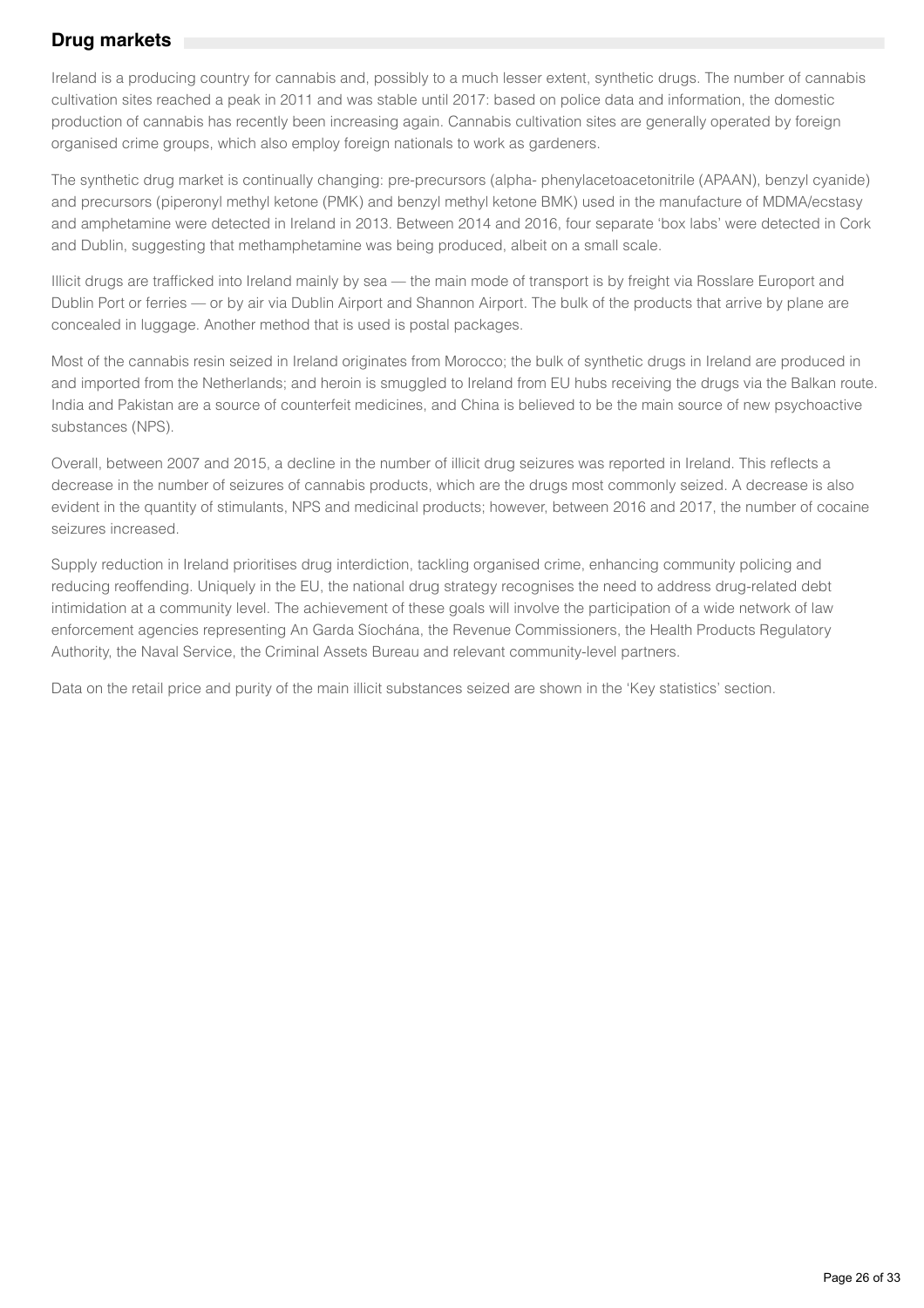### **Drug seizures in Ireland: trends in number of seizures**



NB: Data from 2017.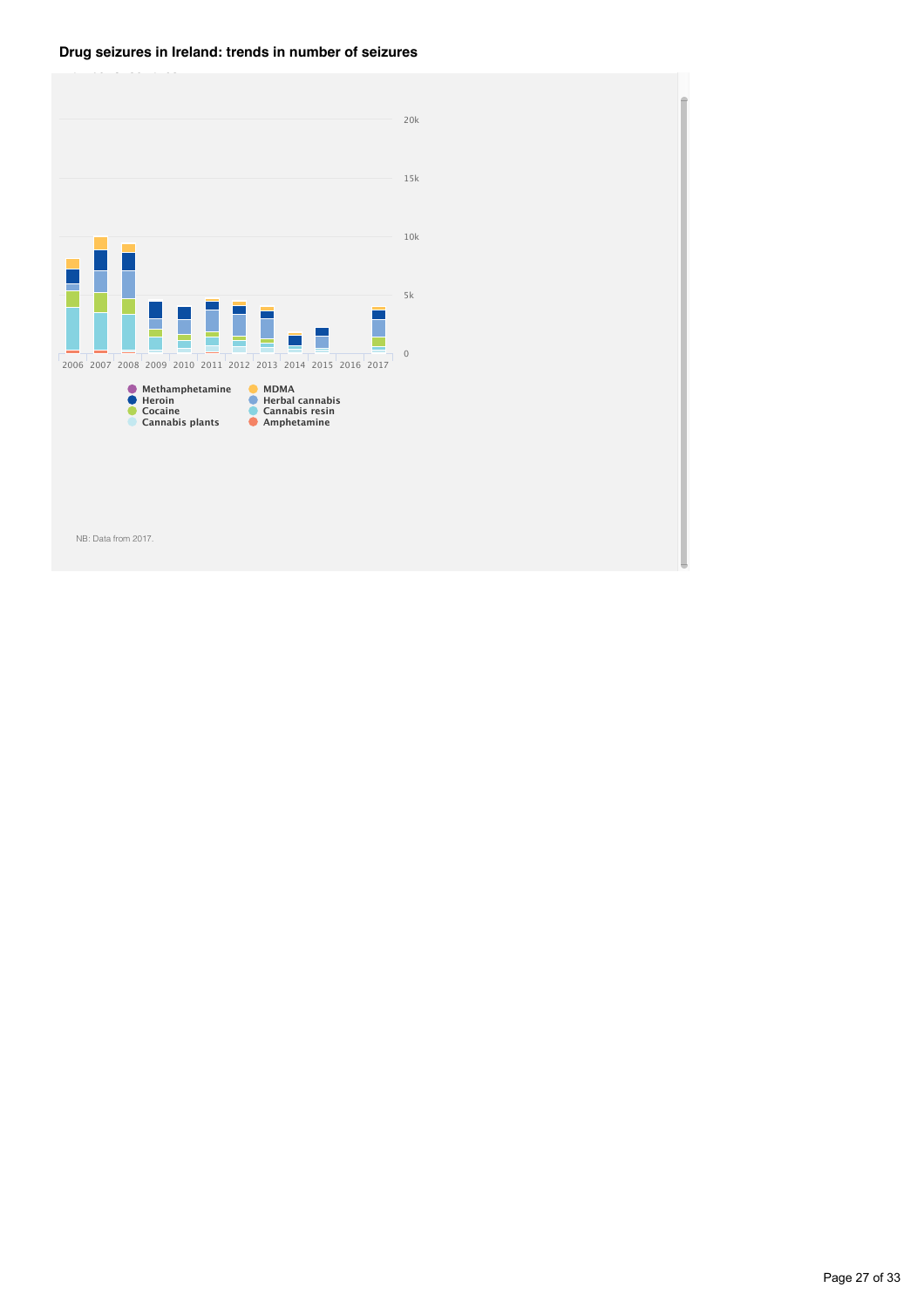## **Key statistics**

## **Most recent estimates and data reported**

|                                                                                                                                     |              |                        |           | <b>EU</b> range          |
|-------------------------------------------------------------------------------------------------------------------------------------|--------------|------------------------|-----------|--------------------------|
|                                                                                                                                     | Year         | <b>Country</b><br>data | Min.      | Max.                     |
| <b>Cannabis</b>                                                                                                                     |              |                        |           |                          |
| Lifetime prevalence of use - schools (%, Source: ESPAD)                                                                             | 2015         | 18.9                   | 6.51      | 36.79                    |
| Last year prevalence of use $-$ young adults $(\%)$                                                                                 | 2015         | 13.8                   | 1.8       | 21.8                     |
| Last year prevalence of drug use $-$ all adults $(\%)$                                                                              | 2015         | 7.7                    | 0.9       | 11                       |
| All treatment entrants (%)                                                                                                          | 2017         | 24.6                   | 1.03      | 62.98                    |
| First-time treatment entrants (%)                                                                                                   | 2017         | 39                     | 2.3       | 74.36                    |
| Quantity of herbal cannabis seized (kg)                                                                                             | n.a.         | n.a.                   |           | 11.98 94 378.74          |
| Number of herbal cannabis seizures                                                                                                  | 2017         | 1 546                  | 57        | 151 968                  |
| Quantity of cannabis resin seized (kg)                                                                                              | n.a.         | n.a.                   | 0.16      | 334 919                  |
| Number of cannabis resin seizures                                                                                                   | 2017         | 257                    | 8         | 157 346                  |
| Potency — herbal (% THC) (minimum and maximum values registered)<br>Potency - resin (% THC) (minimum and maximum values registered) | n.a.         | n.a.                   | 0<br>0    | 65.6<br>55               |
| Price per gram - herbal (EUR) (minimum and maximum values registered)                                                               | n.a.<br>n.a. | n.a.<br>n.a.           | 0.58      | 64.52                    |
| Price per gram – resin (EUR) (minimum and maximum values registered)                                                                | n.a.         | n.a.                   | 0.15      | 35                       |
|                                                                                                                                     |              |                        |           |                          |
| <b>Cocaine</b>                                                                                                                      |              |                        |           |                          |
| Lifetime prevalence of use - schools (%, Source: ESPAD)                                                                             | 2015         | 2.1                    | 0.85      | 4.85                     |
| Last year prevalence of use $-$ young adults $(\%)$                                                                                 | 2015         | 2.9                    | 0.1       | 4.7                      |
| Last year prevalence of drug use $-$ all adults $(\%)$                                                                              | 2015         | 1.5                    | 0.1       | 2.7                      |
| All treatment entrants (%)                                                                                                          | 2017         | 16.8                   | 0.14      | 39.2                     |
| First-time treatment entrants (%)                                                                                                   | 2017         | 23                     | 0         | 41.81                    |
| Quantity of cocaine seized (kg)<br>Number of cocaine seizures                                                                       | n.a.<br>2017 | n.a.<br>792            | 9         | 0.32 44 751 85<br>42 206 |
| Purity (%) (minimum and maximum values registered)                                                                                  | 2017         | $5 - 93$               | 0         | 100                      |
| Price per gram (EUR) (minimum and maximum values registered)                                                                        | n.a.         | n.a.                   | 2.11      | 350                      |
|                                                                                                                                     |              |                        |           |                          |
| <b>Amphetamines</b>                                                                                                                 |              |                        |           |                          |
| Lifetime prevalence of use - schools (%, Source: ESPAD)                                                                             | 2015         | 1.9                    | 0.84      | 6.46                     |
| Last year prevalence of use $-$ young adults $(\%)$                                                                                 | 2015         | 0.6                    | 0         | 3.9                      |
| Last year prevalence of drug use $-$ all adults $(\%)$                                                                              | 2015         | 0.3                    | 0         | 1.8                      |
| All treatment entrants (%)                                                                                                          | 2017<br>2017 | 0.4                    | 0<br>0    | 49.61<br>52.83           |
| First-time treatment entrants (%)<br>Quantity of amphetamine seized (kg)                                                            | n.a.         | 0.6                    | 0         | 1 669.42                 |
| Number of amphetamine seizures                                                                                                      | 2017         | n.a.<br>62             | 1         | 5 3 9 1                  |
| Purity - amphetamine (%) (minimum and maximum values registered)                                                                    | n.a.         | n.a.                   | 0.07      | 100                      |
| Price per gram - amphetamine (EUR) (minimum and maximum values<br>registered)                                                       | n.a.         | n.a.                   | 3         | 156.25                   |
| <b>MDMA</b>                                                                                                                         |              |                        |           |                          |
| Lifetime prevalence of use - schools (%, Source: ESPAD)                                                                             | 2015         | 3.1                    | 0.54      | 5.17                     |
| Last year prevalence of use $-$ young adults $(\%)$                                                                                 | 2015         | 4.4                    | 0.2       | 7.1                      |
| Last year prevalence of drug use $-$ all adults $(\%)$                                                                              | 2015         | 2.1                    | 0.1       | 3.3                      |
| All treatment entrants (%)                                                                                                          | 2017         | 0.5                    | 0         | 2.31                     |
| First-time treatment entrants (%)                                                                                                   | 2017         | 0.9                    | $\pmb{0}$ | 2.85                     |
| Quantity of MDMA seized (tablets)                                                                                                   | n.a.         | n.a.                   | 159       | 8 606 765                |
| Number of MDMA seizures                                                                                                             | 2017         | 344                    | 13        | 6 663                    |
| Purity (MDMA mg per tablet) (minimum and maximum values registered)                                                                 | n.a.         | n.a.                   | 0         | 410                      |
| Purity (MDMA % per tablet) (minimum and maximum values registered)                                                                  | n.a.         | n.a.                   | 2.14      | 87                       |
| Price per tablet (EUR) (minimum and maximum values registered)                                                                      | n.a.         | n.a.                   | 1         | 40                       |
| <b>Opioids</b>                                                                                                                      |              |                        |           |                          |
| High-risk opioid use (rate/1 000)                                                                                                   | 2014         | 6.18                   | 0.48      | 8.42                     |
| All treatment entrants (%)                                                                                                          | 2017         | 44.9                   | 3.99      | 93.45                    |
| First-time treatment entrants (%)                                                                                                   | 2017         | 24.8                   | 1.8       | 87.36                    |
| Quantity of heroin seized (kg)                                                                                                      | n.a.         | n.a.                   | 0.01      | 17 385.18                |
| Number of heroin seizures                                                                                                           | 2017         | 765                    | 2         | 12932                    |
| Purity - heroin (%) (minimum and maximum values registered)                                                                         | n.a.         | n.a.                   | 0         | 91                       |
| Price per gram – heroin (EUR) (minimum and maximum values registered)                                                               | n.a.         | n.a.                   | 5         | 200                      |
| Drug-related infectious diseases/injecting/death                                                                                    |              |                        |           |                          |
| Newly diagnosed HIV cases related to injecting drug use (cases/million<br>population, Source: ECDC)                                 | 2017         | 2.9                    | 0         | 47.8                     |
| HIV prevalence among PWID* (%)                                                                                                      | 2010         | 6                      | 0         | 31.1                     |
| HCV prevalence among PWID* (%)                                                                                                      | 2010         | 41.5                   | 14.7      | 81.5                     |
| Injecting drug use (cases rate/1 000 population)                                                                                    | n.a.         | n.a.                   | 0.08      | 10.02                    |
| Drug-induced deaths - all adults (cases/million population)                                                                         | 2015         | 68.7                   | 2.44      | 129.79                   |
| <b>Health and social responses</b>                                                                                                  |              |                        |           |                          |
| Syringes distributed through specialised programmes                                                                                 |              | 2017 519 578           |           | 245 11 907 416           |
|                                                                                                                                     |              |                        |           |                          |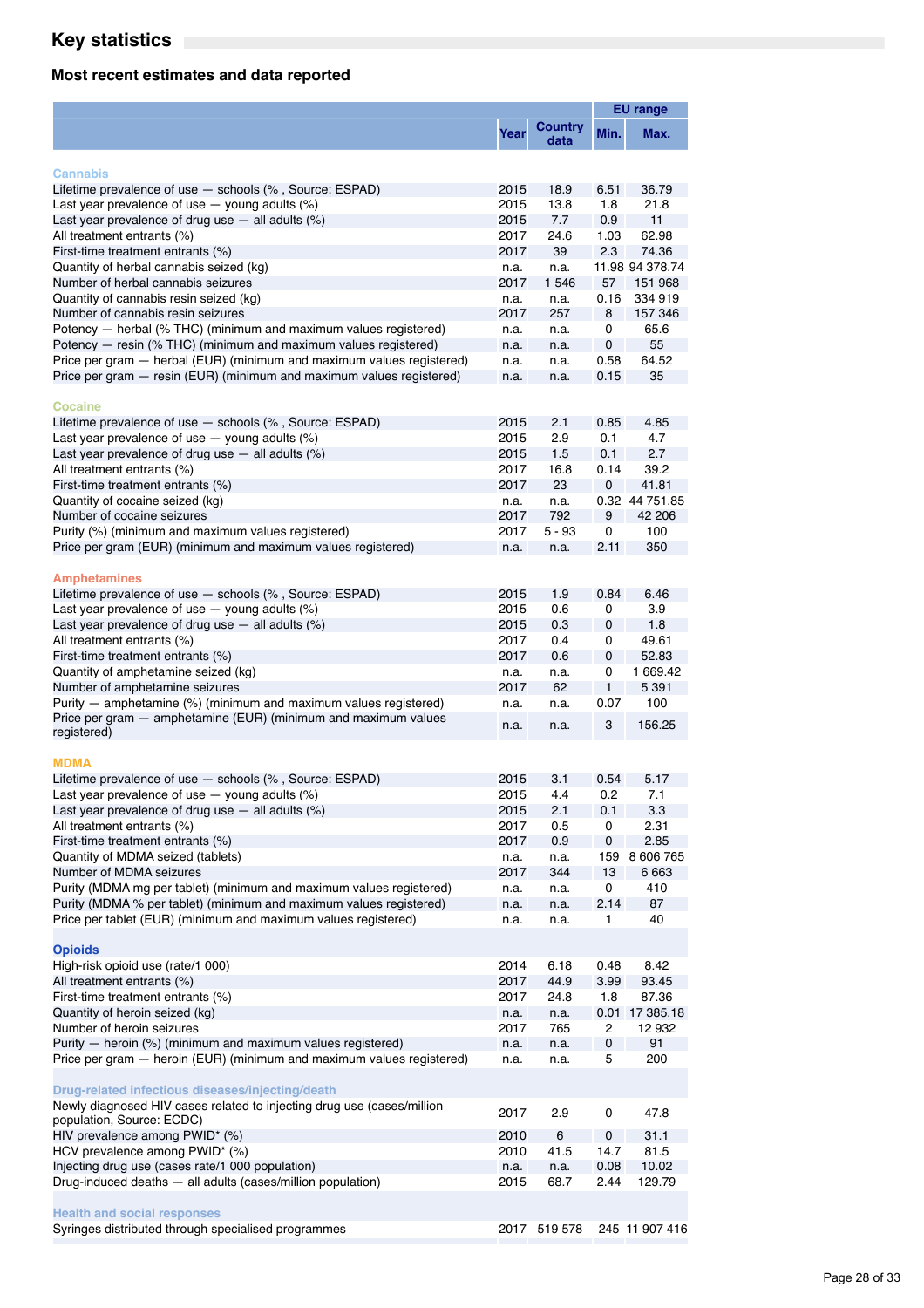| Clients in substitution treatment |      | 10 316  | 209 | 178 665       |
|-----------------------------------|------|---------|-----|---------------|
|                                   |      |         |     |               |
| <b>Treatment demand</b>           |      |         |     |               |
| All entrants                      | 2017 | 8 5 3 9 | 179 | 118 342       |
| First-time entrants               |      | 3 253   | 48  | 37 577        |
| All clients in treatment          |      | n.a.    |     | 1 294 254 000 |
|                                   |      |         |     |               |
| <b>Drug law offences</b>          |      |         |     |               |
| Number of reports of offences     |      | 16880   | 739 | 389 229       |
| Offences for use/possession       |      | 12 211  | 130 | 376 282       |

Data for min. and max. price values are not available. Herbal cannabis: mean price per gram, EUR 20; cannabis resin: mean price per gram, EUR 6; cocaine: mean price per gram, EUR 70; amphetamine: mean price per gram, EUR 15; MDMA: mean price per gram, EUR 60; heroin: mean price per gram, EUR 140.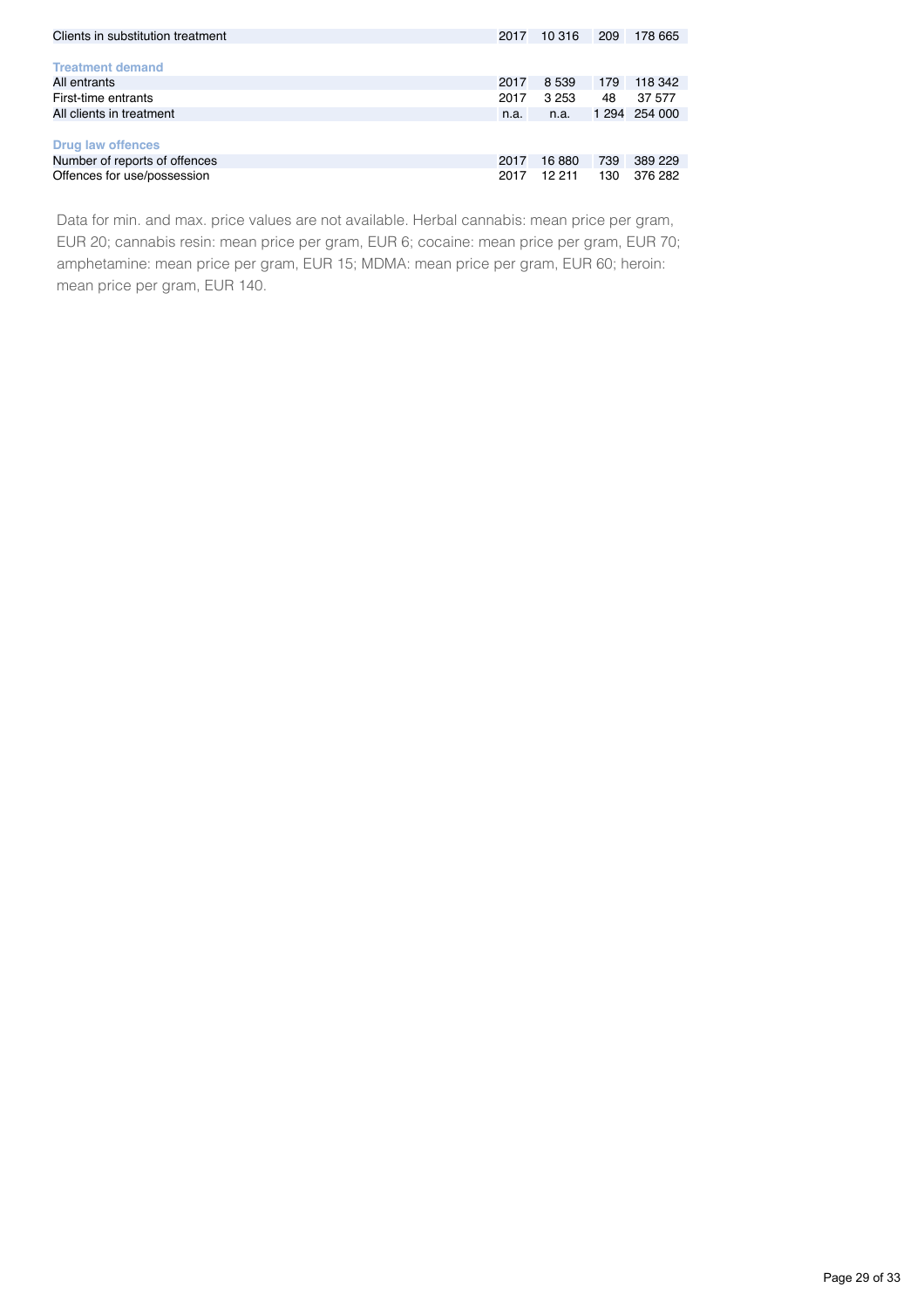## **EU Dashboard**

Focus on Ireland

### **EU Dashboard**



#### **Cocaine**

Last year prevalence among young adults (15-34 years)



### **MDMA**

Last year prevalence among young adults (15-34 years)

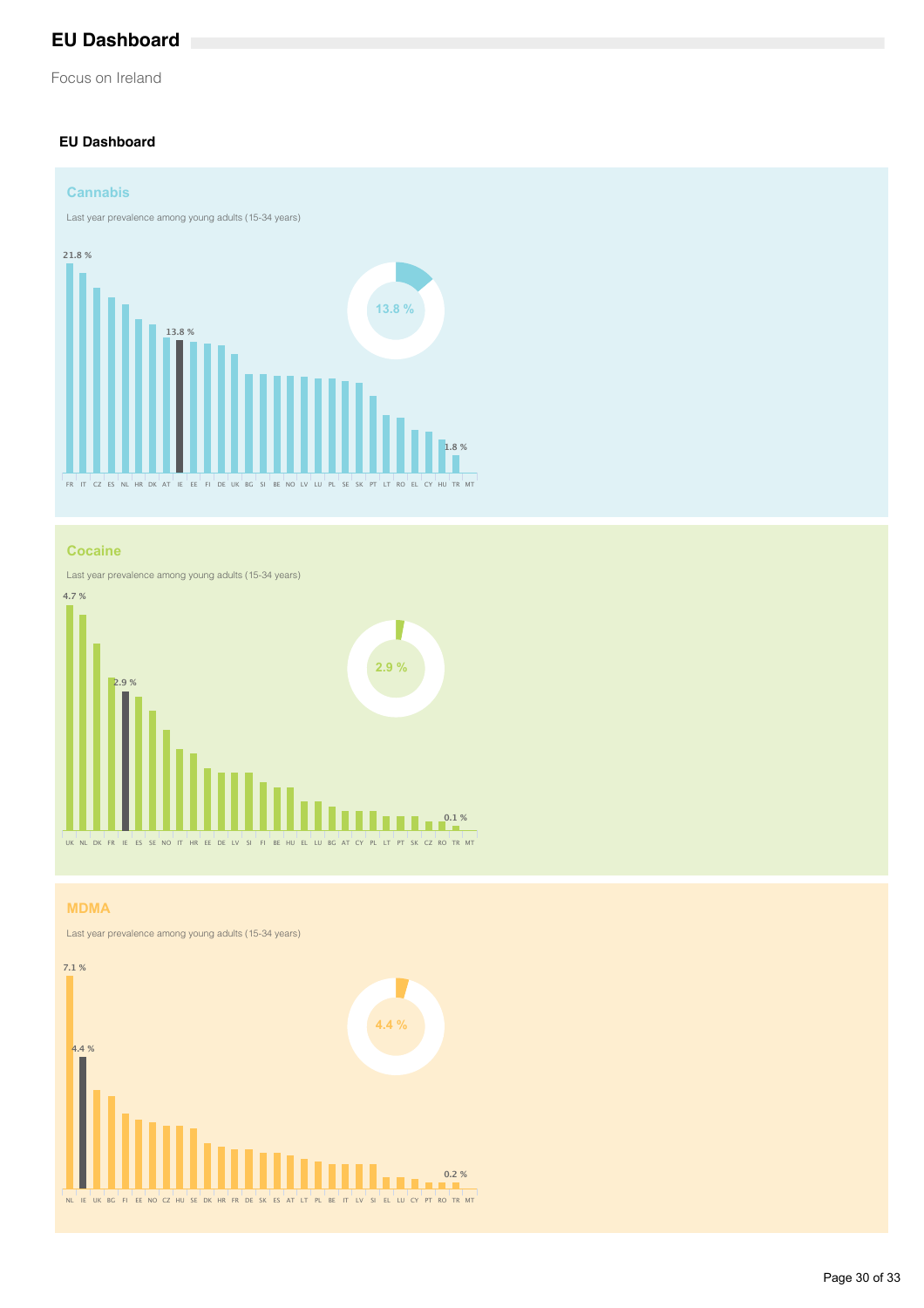### **Amphetamines**

Last year prevalence among young adults (15-34 years)



#### **Opioids**

High-risk opioid use (rate/1 000)



**Drug-induced mortality rates**

National estimates among adults (15-64 years)

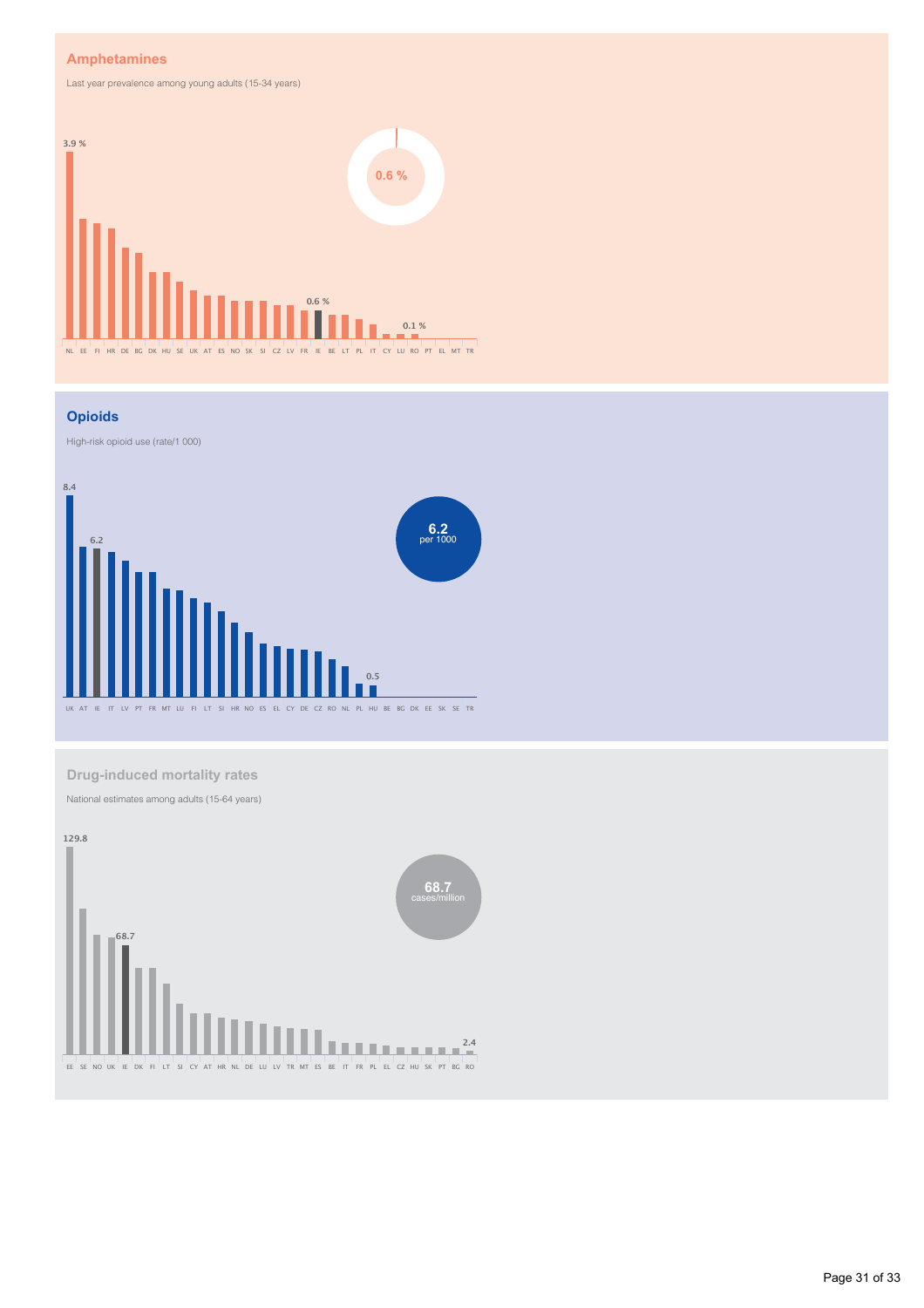#### **HIV infections**

Newly diagnosed cases attributed to injecting drug use



#### **HCV antibody prevalence**

National estimates among injecting drug users



NB: Caution is required in interpreting data when countries are compared using any single measure, as, for example, differences may be due to reporting practices. Detailed information on methodology, qualifcations on analysis and comments on the limitations of the information available can be found in the EMCDDA Statistical Bulletin. Last year prevalence estimated among young adults aged 16-34 years in Denmark, Norway and the United Kingdom; 17-34 in Sweden; and 18-34 in France, Germany, Greece and Hungary. Drug-induced mortality rate for Greece are for all ages.